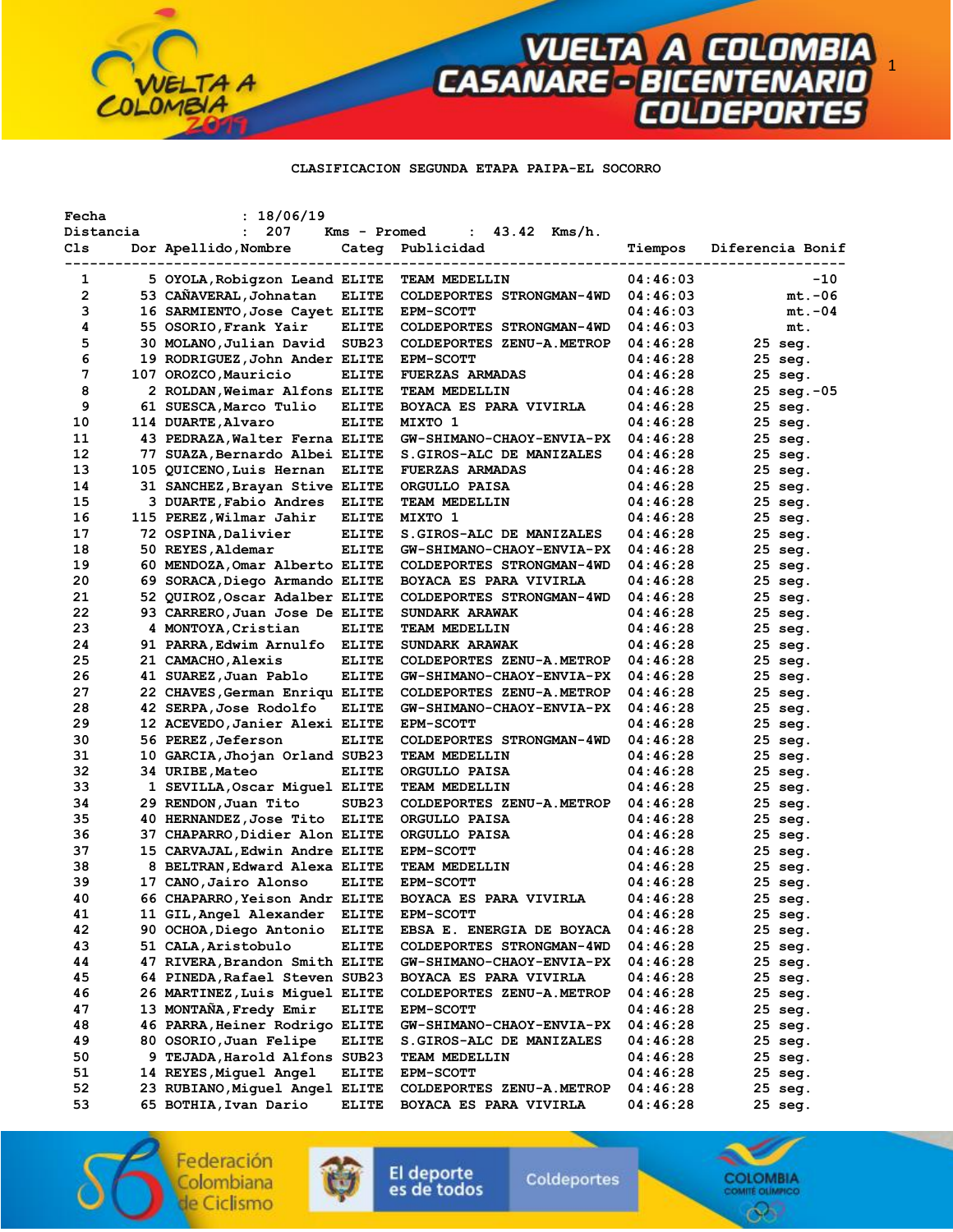**CLASIFICACION SEGUNDA ETAPA PAIPA-EL SOCORRO** 

**VUELTA A COLOMBIA**<br>CASANARE - BICENTENARIO<br>COLDEPORTES

| Fecha     | : 18/06/19                      |                   |                                        |          |                        |
|-----------|---------------------------------|-------------------|----------------------------------------|----------|------------------------|
| Distancia | 207<br>$\mathbf{r}$             | Kms - Promed      | $43.42$ Kms/h.<br>$\ddot{\phantom{a}}$ |          |                        |
| Cls       | Dor Apellido, Nombre            | Categ             | Publicidad                             | Tiempos  | Diferencia Bonif       |
|           |                                 |                   |                                        |          |                        |
| 54        | 74 TABARES, Jordan Felip ELITE  |                   | S.GIROS-ALC DE MANIZALES               | 04:46:28 | 25 seg.                |
| 55        | 85 FANDINO, Juan Sebasti SUB23  |                   | EBSA E. ENERGIA DE BOYACA              | 04:46:28 | 25 seg.                |
| 56        | 71 MORENO, Salvador             | <b>ELITE</b>      | S.GIROS-ALC DE MANIZALES               | 04:46:28 | 25 seg.                |
| 57        | 111 CARO, Sebastian Orlan ELITE |                   | MIXTO 1                                | 04:46:28 | 25 seg.                |
| 58        | 33 GOMEZ,David Santiago SUB23   |                   | ORGULLO PAISA                          | 04:46:28 | 25 seg.                |
| 59        | 144 CUASQUER, Clever Alir ELITE |                   | TEAM SAITEL ECUADOR                    | 04:46:28 | 25 seg.                |
| 60        | 48 CARDONA, Wilson Steev ELITE  |                   | GW-SHIMANO-CHAOY-ENVIA-PX              | 04:46:28 | 25 seg.                |
| 61        | 7 CHALAPUD, Robinson Ed ELITE   |                   | <b>TEAM MEDELLIN</b>                   | 04:46:28 | 25 seg.                |
| 62        | 73 CONTRERAS, Yuber Albe ELITE  |                   | S.GIROS-ALC DE MANIZALES               | 04:46:28 | 25 seg.                |
| 63        | 84 IGUAVITA, Jhon Ricard SUB23  |                   | EBSA E. ENERGIA DE BOYACA              | 04:46:28 | 25 seg.                |
| 64        | 132 GONZALEZ, Javier Stev ELITE |                   | LICICLISMO HUILA                       | 04:46:28 | 25 seg.                |
| 65        | 81 BAEZ, Esneyder Arley         | SUB23             | <b>EBSA E. ENERGIA DE BOYACA</b>       | 04:46:28 | 25 seg.                |
| 66        | 63 RIVERA, Oscar Javier ELITE   |                   | BOYACA ES PARA VIVIRLA                 | 04:46:28 | 25 seg.                |
| 67        | 39 OSORIO, Danny Alberto ELITE  |                   | ORGULLO PAISA                          | 04:46:28 | 25 seg.                |
| 68        | 92 TIBAQUIRA, George Bra ELITE  |                   | SUNDARK ARAWAK                         | 04:46:28 | 25 seg.                |
| 69        | 116 GOMEZ, Alvaro Yamid         | <b>ELITE</b>      | MIXTO 1                                | 04:46:41 | 38 seg.                |
| 70        | 44 LAVERDE, Luis Felipe ELITE   |                   | <b>GW-SHIMANO-CHAOY-ENVIA-PX</b>       | 04:46:41 | 38 seg.                |
| 71        | 49 CASTRO, Jose Nicolas ELITE   |                   | <b>GW-SHIMANO-CHAOY-ENVIA-PX</b>       | 04:46:41 | 38 seg.                |
| 72        | 127 CASTRO, Wilmar Andres ELITE |                   | DEPORMUNDO-LIGA DE BOGOTA              | 04:46:41 | 38 seg.                |
| 73        | 106 QUETAMA, Yeisson Ubar ELITE |                   | <b>FUERZAS ARMADAS</b>                 | 04:46:41 | 38 seg.                |
| 74        | 141 URBANO, Jerson Ruben        | ELITE             | <b>TEAM SAITEL ECUADOR</b>             | 04:46:41 | 38 seg.                |
| 75        | 35 CANO, Kevin Jhoan            | SUB <sub>23</sub> | ORGULLO PAISA                          | 04:46:41 | 38 seg.                |
| 76        | 129 DELGADO, Hector Javie ELITE |                   | DEPORMUNDO-LIGA DE BOGOTA              | 04:46:41 | 38 seg.                |
| 77        | 62 ORTEGA, Robinson Arma ELITE  |                   | BOYACA ES PARA VIVIRLA                 | 04:46:41 | 38 seg.                |
| 78        | 82 MOGOLLON, Miguel Ange SUB23  |                   | EBSA E. ENERGIA DE BOYACA              | 04:46:49 | 46 seg.                |
| 79        | 58 MUNOZ, William David ELITE   |                   | COLDEPORTES STRONGMAN-4WD              | 04:47:00 | $57 \text{ seq. } -06$ |
| 80        | 54 CANO, Diego Fernando ELITE   |                   | COLDEPORTES STRONGMAN-4WD              | 04:47:21 | $1:18$ min.            |
| 81        | 94 TOBAR, Cristian Camil ELITE  |                   | <b>SUNDARK ARAWAK</b>                  | 04:47:53 | $1:50$ min.            |
| 82        | 126 PACHON, Oscar Maurici ELITE |                   | DEPORMUNDO-LIGA DE BOGOTA              | 04:46:28 | $25$ seq.              |
| 83        | 28 CAMARGO, Diego Andres SUB23  |                   | COLDEPORTES ZENU-A.METROP              | 04:48:19 | 2:16 min.              |
| 84        | 103 VARELA, Freddy Jovany ELITE |                   | <b>FUERZAS ARMADAS</b>                 | 04:52:17 | $6:14$ min.            |
| 85        | 18 ORDOÑEZ, Santiago            | SUB <sub>23</sub> | <b>EPM-SCOTT</b>                       | 04:52:17 | $6:14$ min.            |
| 86        | 131 CERQUERA, William Ant ELITE |                   | LICICLISMO HUILA                       | 04:52:17 | $6:14$ min.            |
| 87        | 27 SARMIENTO, Johnatan F ELITE  |                   | COLDEPORTES ZENU-A.METROP              | 04:52:17 | $6:14$ min.            |
| 88        | 88 VELANDIA, Carlos Andr SUB23  |                   | EBSA E. ENERGIA DE BOYACA              | 04:52:17 | $6:14$ min.            |
| 89        | 133 BERNAL, Jose Angel          | <b>ELITE</b>      | LICICLISMO HUILA                       | 04:52:17 | $6:14$ min.            |
| 90        | 75 RUIZ, Alejandro              | <b>ELITE</b>      | S.GIROS-ALC DE MANIZALES               | 04:52:17 | 6:14 min.              |
| 91        | 76 GOMEZ, Bryan Steven          | <b>ELITE</b>      | S. GIROS-ALC DE MANIZALES              | 04:52:17 | 6:14 min.              |
| 92        | 45 ALZATE, Carlos Eduard ELITE  |                   | GW-SHIMANO-CHAOY-ENVIA-PX              | 04:52:17 | $6:14$ min.            |
| 93        | 109 ARANGO, Edwin Leonard ELITE |                   | <b>FUERZAS ARMADAS</b>                 | 04:52:17 | $6:14$ min.            |
| 94        | 119 CUESTA, Steven Manuel ELITE |                   | MIXTO 1                                | 04:52:17 | $6:14$ min.            |
| 95        | 20 RAMIREZ, Carlos Mario ELITE  |                   | <b>EPM-SCOTT</b>                       | 04:52:17 | $6:14$ min.            |
| 96        | 57 ESTRADA, Eduardo             | <b>ELITE</b>      | COLDEPORTES STRONGMAN-4WD              | 04:52:17 | $6:14$ min.-04         |
| 97        | 83 SOLER, Carlos Herney         | SUB23             | EBSA E. ENERGIA DE BOYACA              | 04:52:17 | $6:14$ min.            |
| 98        | 108 GARCIA, Mateo               | <b>ELITE</b>      | <b>FUERZAS ARMADAS</b>                 | 04:52:17 | $6:14$ min.            |
| 99        | 68 MANCIPE, Diego German ELITE  |                   | BOYACA ES PARA VIVIRLA                 | 04:52:17 | $6:14$ min.-01         |
| 100       | 38 VILLADA, Juan Esteban SUB23  |                   | ORGULLO PAISA                          | 04:52:17 | $6:14$ min.            |
| 101       | 95 FUENTES, Fabian Camil SUB23  |                   | <b>SUNDARK ARAWAK</b>                  | 04:52:17 | $6:14$ min.            |
| 102       | 97 GUERRERO, Juan Diego         | SUB <sub>23</sub> | <b>SUNDARK ARAWAK</b>                  | 04:52:17 | $6:14$ min.            |
| 103       | 25 MESA, Juan Martin            | <b>ELITE</b>      | COLDEPORTES ZENU-A.METROP              | 04:52:17 | $6:14$ min.            |
| 104       | 36 MONTIEL, Rafael Aniba ELITE  |                   | ORGULLO PAISA                          | 04:52:17 | $6:14$ min.            |
| 105       | 145 VILLAREAL, Esteban Da ELITE |                   | <b>TEAM SAITEL ECUADOR</b>             | 04:52:17 | 6:14 min.              |
| 106       | 100 GUTIERREZ, Daniel           | SUB <sub>23</sub> | <b>SUNDARK ARAWAK</b>                  | 04:52:17 | $6:14$ min.            |
| 107       | 32 ORTIZ, Edawr Stiber          | <b>ELITE</b>      | ORGULLO PAISA                          | 04:52:17 | $6:14$ min.            |
|           |                                 |                   |                                        |          |                        |

Federación Colombiana de Ciclismo

۰

LOMBIA

TA A



Coldeportes



2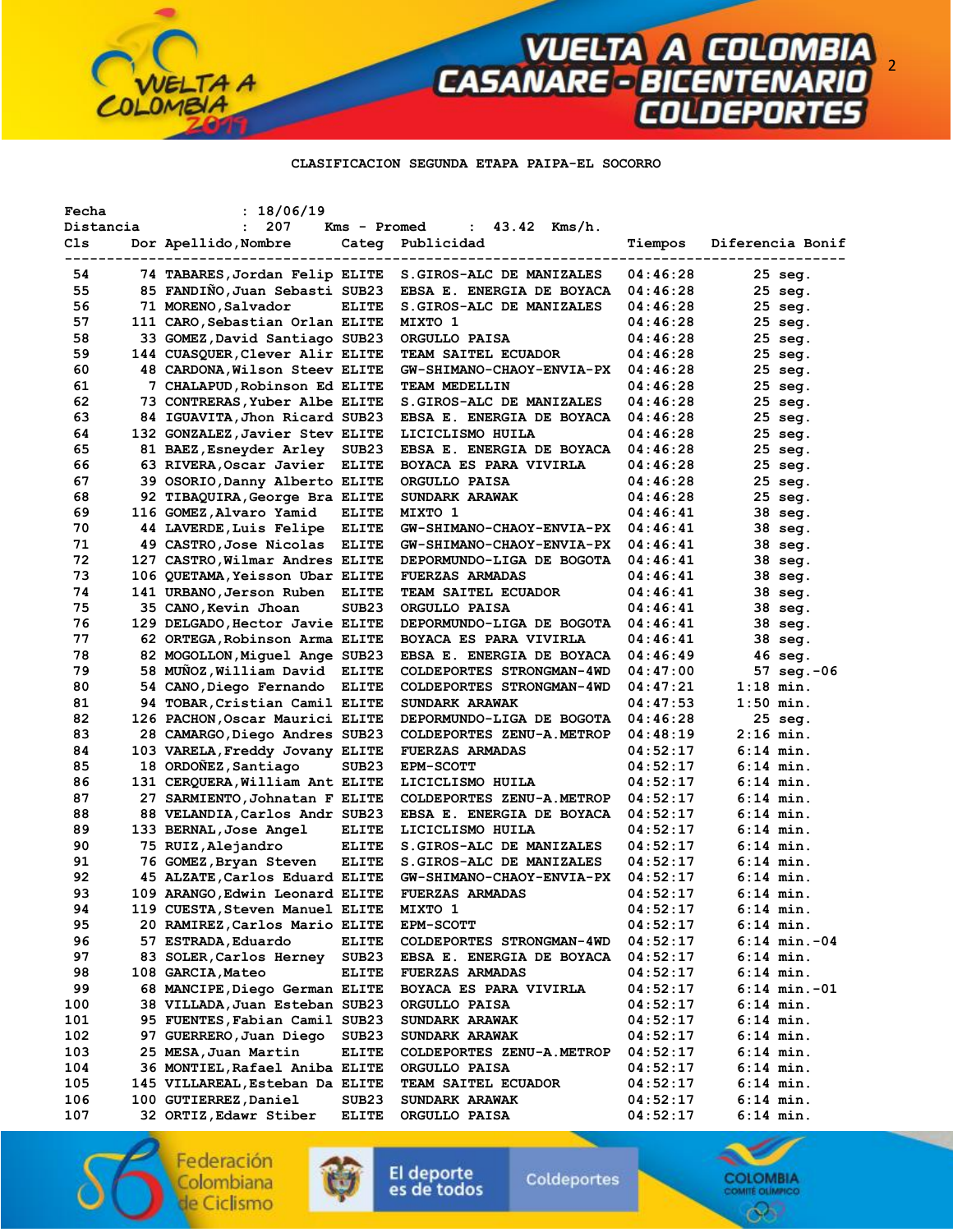

**CLASIFICACION SEGUNDA ETAPA PAIPA-EL SOCORRO** 

| Fecha     | : 18/06/19                                 |                   |                                                           |          |                  |
|-----------|--------------------------------------------|-------------------|-----------------------------------------------------------|----------|------------------|
| Distancia | : 207                                      |                   | Kms - Promed<br>: $43.42$ Kms/h.                          |          |                  |
| C1s       | Dor Apellido, Nombre Categ Publicidad      |                   |                                                           | Tiempos  | Diferencia Bonif |
| 108       | 6 VARGAS, Walter Aleja ELITE TEAM MEDELLIN |                   | ---------------------------------<br>-------------------- | 04:52:17 | $6:14$ min.      |
| 109       | 99 ORJUELA, Fernando                       | <b>ELITE</b>      | <b>SUNDARK ARAWAK</b>                                     | 04:52:17 | $6:14$ min.      |
| 110       | 102 MENDOZA, Miquel Andre ELITE            |                   | <b>FUERZAS ARMADAS</b>                                    | 04:52:17 | $6:14$ min.      |
| 111       | 67 PARRA, Carlos Andres                    | <b>ELITE</b>      | BOYACA ES PARA VIVIRLA                                    | 04:52:17 | $6:14$ min.      |
| 112       | 78 HOYOS, Juan Diego                       | <b>ELITE</b>      | S. GIROS-ALC DE MANIZALES                                 | 04:52:17 | $6:14$ min.      |
| 113       | 70 MATEUS, Cesar Augusto SUB23             |                   | <b>BOYACA ES PARA VIVIRLA</b>                             | 04:56:24 | $10:21$ min.     |
| 114       | 101 AVILA, Jhon Fredy                      | <b>ELITE</b>      | <b>FUERZAS ARMADAS</b>                                    | 04:56:47 | $10:44$ min.     |
| 115       | 134 APARICIO, Jair Antoni ELITE            |                   | LICICLISMO HUILA                                          | 04:56:47 | $10:44$ min.     |
| 116       | 117 RABON, Albeiro                         | <b>ELITE</b>      | MIXTO 1                                                   | 04:59:05 | $13:02$ min.-02  |
| 117       | 122 SANCHEZ, German David SUB23            |                   | DEPORMUNDO-LIGA DE BOGOTA                                 | 04:59:05 | $13:02$ min.     |
| 118       | 121 JAMAICA, Javier Ernes ELITE            |                   | DEPORMUNDO-LIGA DE BOGOTA                                 | 05:00:06 | $14:03$ min.     |
| 119       | 86 MORENO, Elkin Eliecer SUB23             |                   | EBSA E. ENERGIA DE BOYACA                                 | 05:00:06 | $14:03$ min.     |
| 120       | 142 DIAZ, Edison Javier                    | <b>ELITE</b>      | TEAM SAITEL ECUADOR                                       | 05:00:06 | $14:03$ min.     |
| 121       | 112 CHIA, Luis Carlos                      | SUB <sub>23</sub> | MIXTO 1                                                   | 05:04:20 | $18:17$ min.     |
| 122       | 113 BUSTOS, Cristian Yesi SUB23            |                   | MIXTO 1                                                   | 05:04:29 | $18:26$ min.     |
| 123       | 123 QUESADA, Ivan Ricardo SUB23            |                   | DEPORMUNDO-LIGA DE BOGOTA                                 | 05:04:29 | $18:26$ min.     |
| 124       | 136 AROCA, Jose Camilo                     | <b>ELITE</b>      | LICICLISMO HUILA                                          | 05:04:29 | $18:26$ min.     |
| 125       | 120 JARAMILLO, Remberto                    | <b>ELITE</b>      | MIXTO 1                                                   | 05:04:29 | $18:26$ min.     |
| 126       | 118 PUIN, Marcos Giovany                   | SUB23             | MIXTO 1                                                   | 05:04:29 | $18:26$ min.     |
| 127       | 59 PEDROZA, Andres Camil ELITE             |                   | COLDEPORTES STRONGMAN-4WD                                 | 05:04:29 | $18:26$ min.     |
| 128       | 146 PASTAS, Jhon Albert                    | <b>ELITE</b>      | TEAM SAITEL ECUADOR                                       | 05:05:07 | $19:04$ min.     |
| 129       | 104 BOBADILLA, Duban Cami SUB23            |                   | <b>FUERZAS ARMADAS</b>                                    | 05:08:13 | $22:10$ min.     |
| 130       | 130 ZURATA, Wilmer Andres ELITE            |                   | DEPORMUNDO-LIGA DE BOGOTA                                 | 05:09:56 | $23:53$ min.     |
| 131       | 79 CUERVO, Cristian Davi ELITE             |                   | S. GIROS-ALC DE MANIZALES                                 | 05:10:35 | $24:32$ min.     |
| 132       | 110 MALDONADO, Yeison                      | SUB23             | <b>FUERZAS ARMADAS</b>                                    | 05:10:41 | $24:38$ min.     |
| 133       | 125 ARCINIEGAS, Fabian                     | SUB <sub>23</sub> | DEPORMUNDO-LIGA DE BOGOTA                                 | 05:12:09 | $26:06$ min.     |
| 134       | 124 TORRES, Camilo Antoni SUB23            |                   | DEPORMUNDO-LIGA DE BOGOTA                                 | 05:14:35 | $28:32$ min.     |
| 135       | 98 ROMERO, Ivan Felipe                     | SUB <sub>23</sub> | SUNDARK ARAWAK                                            | 05:14:35 | $28:32$ min.     |
| 136       | 128 AUSIOUE, Jose Manuel                   | SUB23             | DEPORMUNDO-LIGA DE BOGOTA                                 | 05:14:35 | $28:32$ min.     |

 **Corredores clasificados : 136** 





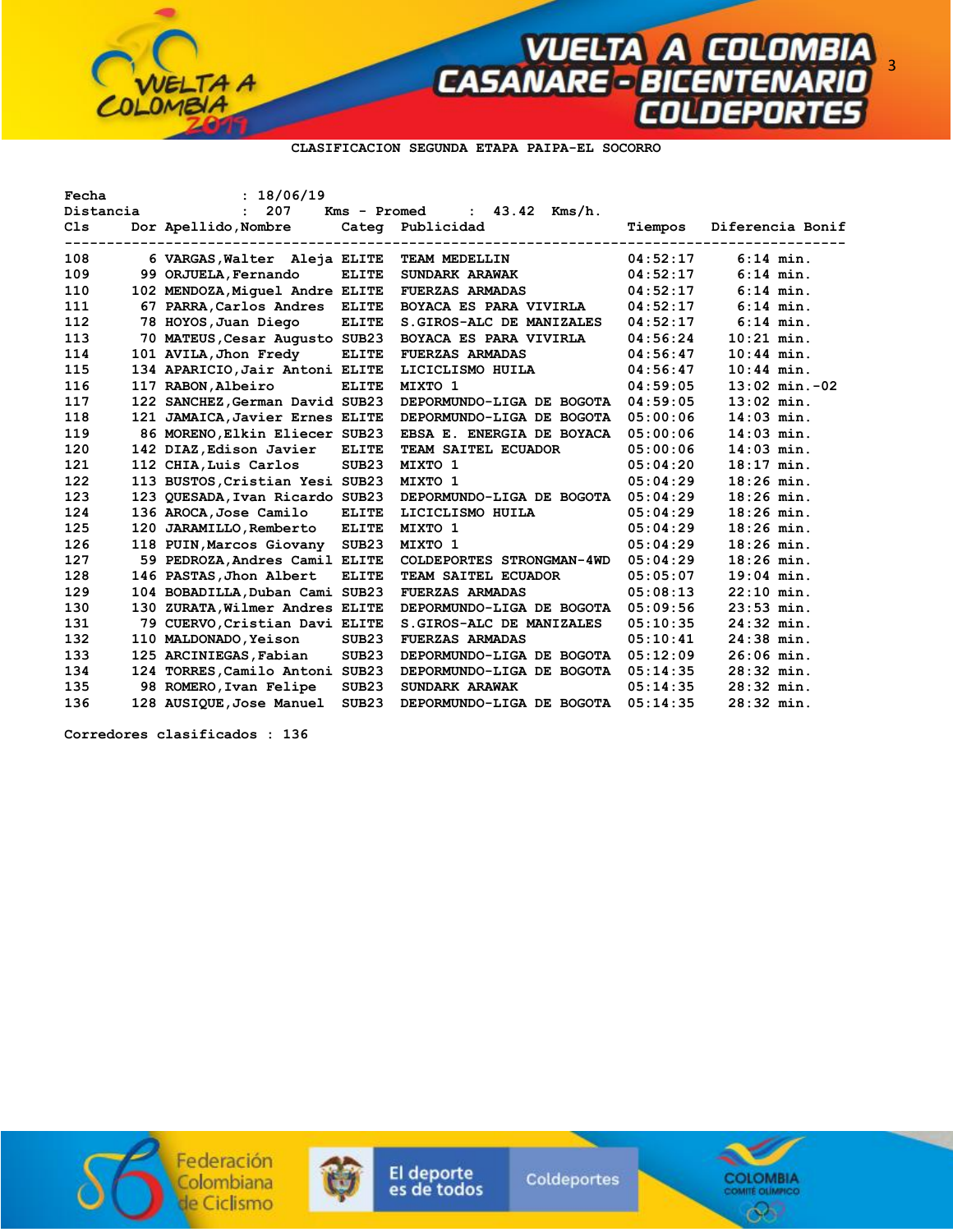4

### **CLASIFICACION DE LA ETAPA SUB 23**

| $\mathbf{1}$   | 30 MOLANO, Julian David SUB23   |                   | COLDEPORTES ZENU-A.METROP 04:46:28 |          | seg.         |
|----------------|---------------------------------|-------------------|------------------------------------|----------|--------------|
| $\overline{2}$ | 10 GARCIA, Jhojan Orland SUB23  |                   | TEAM MEDELLIN                      | 04:46:28 | mt.          |
| 3              | 29 RENDON, Juan Tito            | SUB23             | COLDEPORTES ZENU-A.METROP 04:46:28 |          | mt.          |
| 4              | 64 PINEDA, Rafael Steven SUB23  |                   | <b>BOYACA ES PARA VIVIRLA</b>      | 04:46:28 | mt.          |
| 5              | 9 TEJADA, Harold Alfons SUB23   |                   | TEAM MEDELLIN                      | 04:46:28 | mt.          |
| 6              | 85 FANDINO, Juan Sebasti SUB23  |                   | EBSA E. ENERGIA DE BOYACA 04:46:28 |          | mt.          |
| 7              | 33 GOMEZ, David Santiago SUB23  |                   | ORGULLO PAISA                      | 04:46:28 | mt.          |
| 8              | 84 IGUAVITA, Jhon Ricard SUB23  |                   | EBSA E. ENERGIA DE BOYACA 04:46:28 |          | mt.          |
| 9              | 81 BAEZ, Esneyder Arley         | SUB <sub>23</sub> | EBSA E. ENERGIA DE BOYACA 04:46:28 |          | mt.          |
| 10             | 35 CANO, Kevin Jhoan            | SUB <sub>23</sub> | ORGULLO PAISA                      | 04:46:41 | $13$ seg.    |
| 11             | 82 MOGOLLON, Miquel Ange SUB23  |                   | EBSA E. ENERGIA DE BOYACA 04:46:49 |          | $21$ seg.    |
| 12             | 28 CAMARGO, Diego Andres SUB23  |                   | COLDEPORTES ZENU-A.METROP 04:48:19 |          | $1:51$ min.  |
| 13             | 18 ORDOÑEZ, Santiago            | SUB <sub>23</sub> | EPM-SCOTT                          | 04:52:17 | $5:49$ min.  |
| 14             | 88 VELANDIA, Carlos Andr SUB23  |                   | EBSA E. ENERGIA DE BOYACA 04:52:17 |          | $5:49$ min.  |
| 15             | 83 SOLER, Carlos Herney         | SUB <sub>23</sub> | EBSA E. ENERGIA DE BOYACA 04:52:17 |          | $5:49$ min.  |
| 16             | 38 VILLADA, Juan Esteban SUB23  |                   | ORGULLO PAISA                      | 04:52:17 | $5:49$ min.  |
| 17             | 95 FUENTES, Fabian Camil SUB23  |                   | SUNDARK ARAWAK                     | 04:52:17 | $5:49$ min.  |
| 18             | 97 GUERRERO, Juan Diego SUB23   |                   | <b>SUNDARK ARAWAK</b>              | 04:52:17 | $5:49$ min.  |
| 19             | 100 GUTIERREZ, Daniel           | SUB <sub>23</sub> | SUNDARK ARAWAK                     | 04:52:17 | $5:49$ min.  |
| 20             | 70 MATEUS, Cesar Augusto SUB23  |                   | <b>BOYACA ES PARA VIVIRLA</b>      | 04:56:24 | $9:56$ min.  |
| 21             | 122 SANCHEZ, German David SUB23 |                   | DEPORMUNDO-LIGA DE BOGOTA 04:59:05 |          | $12:37$ min. |
| 22             | 86 MORENO, Elkin Eliecer SUB23  |                   | EBSA E. ENERGIA DE BOYACA 05:00:06 |          | $13:38$ min. |
| 23             | 112 CHIA, Luis Carlos           | SUB <sub>23</sub> | MIXTO 1                            | 05:04:20 | $17:52$ min. |
| 24             | 113 BUSTOS, Cristian Yesi SUB23 |                   | MIXTO 1                            | 05:04:29 | $18:01$ min. |
| 25             | 123 QUESADA, Ivan Ricardo SUB23 |                   | DEPORMUNDO-LIGA DE BOGOTA 05:04:29 |          | $18:01$ min. |
| 26             | 118 PUIN, Marcos Giovany        | SUB <sub>23</sub> | MIXTO 1                            | 05:04:29 | $18:01$ min. |
| 27             | 104 BOBADILLA, Duban Cami SUB23 |                   | <b>FUERZAS ARMADAS</b>             | 05:08:13 | $21:45$ min. |
| 28             | 110 MALDONADO, Yeison           | SUB <sub>23</sub> | <b>FUERZAS ARMADAS</b>             | 05:10:41 | $24:13$ min. |
| 29             | 125 ARCINIEGAS, Fabian          | SUB <sub>23</sub> | DEPORMUNDO-LIGA DE BOGOTA 05:12:09 |          | $25:41$ min. |
| 30             | 124 TORRES, Camilo Antoni SUB23 |                   | DEPORMUNDO-LIGA DE BOGOTA 05:14:35 |          | $28:07$ min. |
| 31             | 98 ROMERO, Ivan Felipe          | SUB <sub>23</sub> | SUNDARK ARAWAK                     | 05:14:35 | $28:07$ min. |
| 32             | 128 AUSIQUE, Jose Manuel        | SUB <sub>23</sub> | DEPORMUNDO-LIGA DE BOGOTA 05:14:35 |          | $28:07$ min. |

## **CLASIFICACION POR EQUIPOS DE LA ETAPA**

| $\mathbf{1}$    | COLDEPORTES STRONGMAN-4WD        | 14:18:34          |       |  |
|-----------------|----------------------------------|-------------------|-------|--|
| $\overline{2}$  | TEAM MEDELLIN                    | $14:18:59$ a      | -25   |  |
| 3               | <b>EPM-SCOTT</b>                 | $14:18:59$ a      | 25    |  |
| 4               | <b>GW-SHIMANO-CHAOY-ENVIA-PX</b> | $14:19:24$ a      | 50    |  |
| 5.              | COLDEPORTES ZENU-A.METROP        | $14:19:24$ a      | 50    |  |
| 6               | BOYACA ES PARA VIVIRLA           | $14:19:24$ a      | 50    |  |
| 7               | S.GIROS-ALC DE MANIZALES         | $14:19:24$ a      | 50    |  |
| 8               | ORGULLO PAISA                    | $14:19:24$ a      | 50    |  |
| 9               | MIXTO 1                          | $14:19:24$ a      | 50    |  |
| 10              | SUNDARK ARAWAK                   | $14:19:24$ a      | 50    |  |
| 11              | EBSA E. ENERGIA DE BOYACA        | $14:19:24$ a      | - 50  |  |
| 12 <sup>2</sup> | <b>FUERZAS ARMADAS</b>           | $14:19:37$ a      | 1:03  |  |
| 13              | DEPORMUNDO-LIGA DE BOGOTA        | 14:19:50a         | 1:16  |  |
| 14              | TEAM SAITEL ECUADOR              | $14:25:26$ a 6:52 |       |  |
| 15              | LICICLISMO HUILA                 | $14:31:02$ a      | 12:28 |  |
|                 |                                  |                   |       |  |



۰

TA A



El deporte<br>es de todos

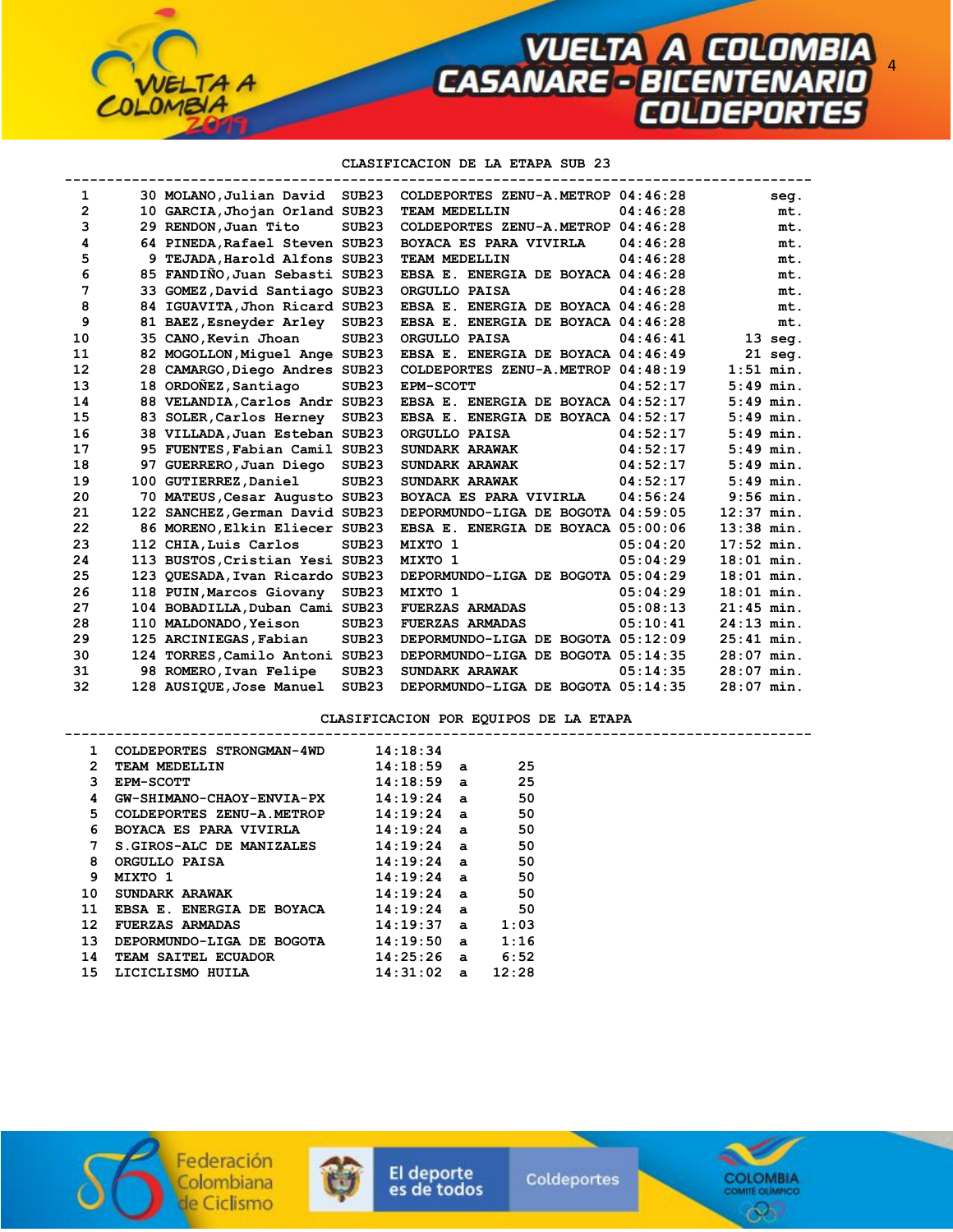

### **PASOS DE LA MONTAÑA**

### **Paso de Montaña 3ª : EL SOTE**

| 2 ROLDAN Weimar Alfons  | TEAM MEDELLIN     | 4 pts |
|-------------------------|-------------------|-------|
| 117 RABON Albeiro       | MIXTO 1           | 3 pts |
| 86 MORENO Elkin Eliecer | EBSA E. ENERGIA D | 2 pts |
| 58 MUÑOZ William David  | COLDEPORTES STRON | 1 pts |

 **-----------------------------------------------------------------------** 

## **Paso de Montaña 3ª : GUAPOTA**

# **------------------------------------------------------------------- 2 ROLDAN Weimar Alfons TEAM MEDELLIN 4 pts 90 OCHOA Diego Antonio EBSA E. ENERGIA D 3 pts 39 OSORIO Danny Alberto ORGULLO PAISA 2 pts 61 SUESCA Marco Tulio BOYACA ES PARA VI 1 pts**

#### **PASOS DE LOS SPRINTS**

 **-----------------------------------------------------------------------** 

### **SPRINT DE : TUNJA**

| 58 MUÑOZ William David<br>COLDEPORTES STRON 3 pts  |  |
|----------------------------------------------------|--|
| 117 RABON Albeiro<br>2 pts<br>MIXTO 1              |  |
| 68 MANCIPE Diego German<br>BOYACA ES PARA VI 1 pts |  |

# **SPRINT DE : CITA**

| 57 ESTRADA Eduardo     | COLDEPORTES STRON 3 pts |       |
|------------------------|-------------------------|-------|
| 2 ROLDAN Weimar Alfons | <b>TEAM MEDELLIN</b>    | 2 pts |
| 58 MUÑOZ William David | COLDEPORTES STRON       | 1 pts |

 **SPRINT DE : VADORREAL** 

#### **-------------------------------------------------------------------**

| 2 ROLDAN Weimar Alfons | TEAM MEDELLIN           | 3 pts |
|------------------------|-------------------------|-------|
| 58 MUÑOZ William David | COLDEPORTES STRON 2 pts |       |
| 57 ESTRADA Eduardo     | COLDEPORTES STRON 1 pts |       |

# **CLASIFICACION POR PUNTOS DE LA ETAPA**

| 1              | 5.  |                                           | OYOLA,Robiqzon Leand ELITE TEAM MEDELLIN             | 15 Pts |
|----------------|-----|-------------------------------------------|------------------------------------------------------|--------|
| $\overline{2}$ | 53  |                                           | CANAVERAL, Johnatan ELITE COLDEPORTES STRONGMAN-4WD  | 12 Pts |
| 3              | 16  | SARMIENTO, Jose Cayet ELITE               | <b>EPM-SCOTT</b>                                     | 10 Pts |
| 4              | 2   | ROLDAN, Weimar Alfons ELITE TEAM MEDELLIN |                                                      | 9 Pts  |
| 5              | 55  |                                           | OSORIO, Frank Yair ELITE COLDEPORTES STRONGMAN-4WD   | 8 Pts  |
| 6              | 30. | MOLANO, Julian David SUB23                | COLDEPORTES ZENU-A.METROP                            | 7 Pts  |
| 7              | 19  | RODRIGUEZ, John Ander ELITE               | <b>EPM-SCOTT</b>                                     | 6 Pts  |
| 8              | 58  |                                           | MUNOZ, William David ELITE COLDEPORTES STRONGMAN-4WD | 6 Pts  |
| 9              | 107 | OROZCO, Mauricio ELITE                    | <b>FUERZAS ARMADAS</b>                               | 5 Pts  |
| 10             | 57  | ESTRADA, Eduardo ELITE                    | COLDEPORTES STRONGMAN-4WD                            | 4 Pts  |
| 11             | 61  |                                           | SUESCA, Marco Tulio ELITE BOYACA ES PARA VIVIRLA     | 3 Pts  |
| 12             | 114 | DUARTE, Alvaro ELITE                      | MIXTO 1                                              | 2 Pts  |
| 13             | 117 | RABON, Albeiro ELITE MIXTO 1              |                                                      | 2 Pts  |
| 14             | 68  |                                           | MANCIPE,Diego German ELITE BOYACA ES PARA VIVIRLA    | 1 Pts  |





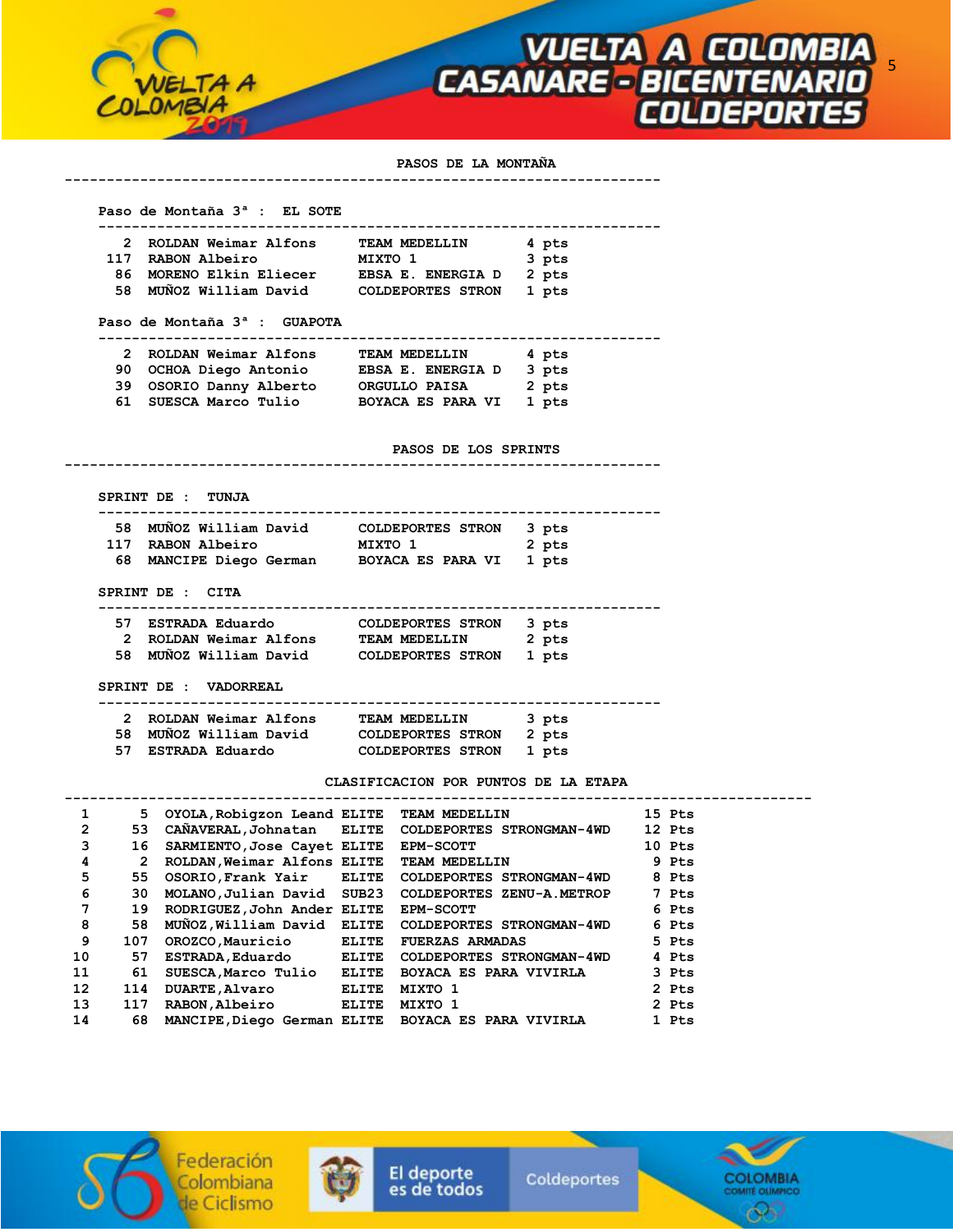# **CLASIFICACIÓN GENERAL**

**VUELTA A COLOMBIA**<br>CASANARE - BICENTENARIO<br>COLDEPORTES

#### **DESPUES DE LA SEGUNDA ETAPA PAIPA-EL SOCORRO**

| Fecha   |                | : 18/06/19                                               |                   |                            |                  |            |
|---------|----------------|----------------------------------------------------------|-------------------|----------------------------|------------------|------------|
|         |                | Distancia acumulada : 358 Kms - Promed : 43,52 Kms/hora. |                   |                            |                  |            |
| Cls     | Dor            | Apellido, Nombre                                         |                   | Categ Publicidad           | Tiempos          | Diferencia |
|         |                |                                                          |                   |                            |                  |            |
| 1.-     | 5              | OYOLA, Robigzon Leandro ELITE                            |                   | TEAM MEDELLIN              | $08:13:37-066$   |            |
| $2 -$   | 55             | OSORIO, Frank Yair                                       | <b>ELITE</b>      | COLDEPORTES STRONGMAN-4WD  | $08:13:56-073$ a | 19         |
| $3 -$   | 1              | SEVILLA, Oscar Miquel                                    | <b>ELITE</b>      | TEAM MEDELLIN              | $08:13:57-026$ a | 20         |
| $4. -$  | 31             | SANCHEZ, Brayan Stiven                                   | <b>ELITE</b>      | ORGULLO PAISA              | $08:14:05-027$ a | 28         |
| 5.-     | 53             | CAÑAVERAL, Johnatan                                      | <b>ELITE</b>      | COLDEPORTES STRONGMAN-4WD  | 08:14:07-047 a   | 30         |
| $6 -$   | 14             | REYES, Miguel Angel                                      | <b>ELITE</b>      | <b>EPM-SCOTT</b>           | 08:14:08-085 a   | 31         |
| $7 -$   | 3              | <b>DUARTE, Fabio Andres</b>                              | <b>ELITE</b>      | TEAM MEDELLIN              | $08:14:09-087$ a | 32         |
| $8 -$   | 41             | SUAREZ, Juan Pablo                                       | <b>ELITE</b>      | GW-SHIMANO-CHAOY-ENVIA-PX  | $08:14:10-088$ a | 33         |
| $9 -$   | 40             | HERNANDEZ, Jose Tito                                     | <b>ELITE</b>      | ORGULLO PAISA              | $08:14:11-058$ a | 34         |
| $10.-$  | $\overline{2}$ | ROLDAN, Weimar Alfonso                                   | <b>ELITE</b>      | TEAM MEDELLIN              | $08:14:15-022$ a | 38         |
| $11. -$ | 22             | CHAVES, German Enrique                                   | <b>ELITE</b>      | COLDEPORTES ZENU-A.METROP  | $08:14:15-042$ a | 38         |
| $12 -$  | 111            | CARO, Sebastian Orlando ELITE                            |                   | MIXTO 1                    | 08:14:15-096 a   | 38         |
| $13 -$  | 16             | SARMIENTO, Jose Cayetan ELITE                            |                   | <b>EPM-SCOTT</b>           | $08:14:16-084$ a | 39         |
| $14. -$ | 47             | RIVERA, Brandon Smith                                    | <b>ELITE</b>      | GW-SHIMANO-CHAOY-ENVIA-PX  | $08:14:20-095$ a | 43         |
| $15. -$ |                |                                                          |                   |                            |                  | 44         |
|         | 15             | CARVAJAL, Edwin Andres                                   | <b>ELITE</b>      | <b>EPM-SCOTT</b>           | 08:14:21-023 a   |            |
| $16. -$ | 64             | PINEDA, Rafael Steven                                    | SUB <sub>23</sub> | BOYACA ES PARA VIVIRLA     | 08:14:21-040 a   | 44         |
| $17. -$ | 42             | SERPA, Jose Rodolfo                                      | <b>ELITE</b>      | GW-SHIMANO-CHAOY-ENVIA-PX  | $08:14:21-098$ a | 44         |
| $18. -$ | 10             | GARCIA, Jhojan Orlando                                   | SUB <sub>23</sub> | TEAM MEDELLIN              | 08:14:23-099 a   | 46         |
| $19. -$ | 77             | SUAZA, Bernardo Albeiro ELITE                            |                   | S. GIROS-ALC DE MANIZALES  | $08:14:24-019$ a | 47         |
| $20 -$  | 72             | OSPINA, Dalivier                                         | <b>ELITE</b>      | S. GIROS-ALC DE MANIZALES  | 08:14:24-042 a   | 47         |
| $21 -$  | 39             | OSORIO, Danny Alberto                                    | <b>ELITE</b>      | ORGULLO PAISA              | 08:14:25-032 a   | 48         |
| $22 -$  | 12             | ACEVEDO, Janier Alexis                                   | <b>ELITE</b>      | <b>EPM-SCOTT</b>           | $08:14:25-068$ a | 48         |
| $23 -$  | 80             | OSORIO, Juan Felipe                                      | <b>ELITE</b>      | S. GIROS-ALC DE MANIZALES  | $08:14:28-087$ a | 51         |
| $24. -$ | 21             | CAMACHO, Alexis                                          | <b>ELITE</b>      | COLDEPORTES ZENU-A.METROP  | $08:14:29-015$ a | 52         |
| $25. -$ | 52             | QUIROZ, Oscar Adalberto ELITE                            |                   | COLDEPORTES STRONGMAN-4WD  | $08:14:29-035$ a | 52         |
| $26. -$ | 50             | REYES, Aldemar                                           | <b>ELITE</b>      | GW-SHIMANO-CHAOY-ENVIA-PX  | $08:14:29-085$ a | 52         |
| $27 -$  | 81             | BAEZ, Esneyder Arley                                     | SUB <sub>23</sub> | EBSA E. ENERGIA DE BOYACA  | $08:14:33-026$ a | 56         |
| $28 -$  | 4              | MONTOYA, Cristian                                        | <b>ELITE</b>      | TEAM MEDELLIN              | 08:14:34-033 a   | 57         |
| $29. -$ | 33             | GOMEZ, David Santiago                                    | SUB <sub>23</sub> | ORGULLO PAISA              | $08:14:34-059$ a | 57         |
| $30 -$  | 11             | GIL, Angel Alexander                                     | <b>ELITE</b>      | <b>EPM-SCOTT</b>           | $08:14:35-005$ a | 58         |
| $31 -$  | 66             | CHAPARRO, Yeison Andres ELITE                            |                   | BOYACA ES PARA VIVIRLA     | 08:14:35-020 a   | 58         |
| $32 -$  | 30             | MOLANO, Julian David                                     | SUB <sub>23</sub> | COLDEPORTES ZENU-A.METROP  | $08:14:35-077$ a | 58         |
| $33 -$  | 9              | TEJADA, Harold Alfonso                                   | SUB <sub>23</sub> | TEAM MEDELLIN              | $08:14:36-048$ a | 59         |
| $34 -$  | 60             | MENDOZA, Omar Alberto                                    | <b>ELITE</b>      | COLDEPORTES STRONGMAN-4WD  | $08:14:36-085$ a | 59         |
| $35. -$ | 19             | RODRIGUEZ, John Anderso ELITE                            |                   | <b>EPM-SCOTT</b>           | $08:14:37-029$ a | 1:00       |
| $36. -$ | 23             | RUBIANO, Miguel Angel                                    | <b>ELITE</b>      | COLDEPORTES ZENU-A. METROP | $08:14:37-053$ a | 1:00       |
| $37 -$  | 37             | CHAPARRO, Didier Alonso ELITE                            |                   | ORGULLO PAISA              | $08:14:37-094$ a | 1:00       |
| $38 -$  | 69             | SORACA, Diego Armando                                    | <b>ELITE</b>      | BOYACA ES PARA VIVIRLA     | $08:14:38-009$ a | 1:01       |
| 39.-    | 46             | PARRA, Heiner Rodrigo                                    | <b>ELITE</b>      | GW-SHIMANO-CHAOY-ENVIA-PX  | $08:14:38-046$ a | 1:01       |
| 40.-    | 51             | CALA, Aristobulo                                         | <b>ELITE</b>      | COLDEPORTES STRONGMAN-4WD  | 08:14:38-086 a   | 1:01       |
| $41. -$ | 17             | CANO, Jairo Alonso                                       |                   |                            | $08:14:39-034$ a | 1:02       |
| $42. -$ |                | MONTAÑA, Fredy Emir                                      | <b>ELITE</b>      | <b>EPM-SCOTT</b>           |                  |            |
|         | 13             |                                                          | <b>ELITE</b>      | <b>EPM-SCOTT</b>           | $08:14:39-043$ a | 1:02       |
| $43 -$  | 107            | OROZCO, Mauricio                                         | <b>ELITE</b>      | <b>FUERZAS ARMADAS</b>     | $08:14:39-088$ a | 1:02       |
| 44.-    | 91             | PARRA, Edwim Arnulfo                                     | <b>ELITE</b>      | <b>SUNDARK ARAWAK</b>      | $08:14:40-089$ a | 1:03       |
| $45. -$ | 92             | TIBAQUIRA, George Brand ELITE                            |                   | SUNDARK ARAWAK             | $08:14:42-000$ a | 1:05       |
| $46. -$ | 48             | CARDONA, Wilson Steeven ELITE                            |                   | GW-SHIMANO-CHAOY-ENVIA-PX  | $08:14:43-004$ a | 1:06       |
| $47. -$ | 7              | CHALAPUD, Robinson Edua ELITE                            |                   | TEAM MEDELLIN              | $08:14:43-020$ a | 1:06       |
| $48. -$ | 73             | CONTRERAS, Yuber Albert ELITE                            |                   | S. GIROS-ALC DE MANIZALES  | $08:14:43-045$ a | 1:06       |
| $49. -$ | 114            | <b>DUARTE, Alvaro</b>                                    | <b>ELITE</b>      | MIXTO 1                    | $08:14:43-047$ a | 1:06       |
| $50. -$ | 44             | LAVERDE, Luis Felipe                                     | <b>ELITE</b>      | GW-SHIMANO-CHAOY-ENVIA-PX  | $08:14:44-000$ a | 1:07       |
| $51. -$ | 90             | OCHOA, Diego Antonio                                     | <b>ELITE</b>      | EBSA E. ENERGIA DE BOYACA  | 08:14:45-009 a   | 1:08       |
| $52 -$  | 105            | QUICENO, Luis Hernan                                     | <b>ELITE</b>      | <b>FUERZAS ARMADAS</b>     | $08:14:45-073$ a | 1:08       |

Federación Colombiana de Ciclismo

۰

LOMBIA

TA A



El deporte<br>es de todos

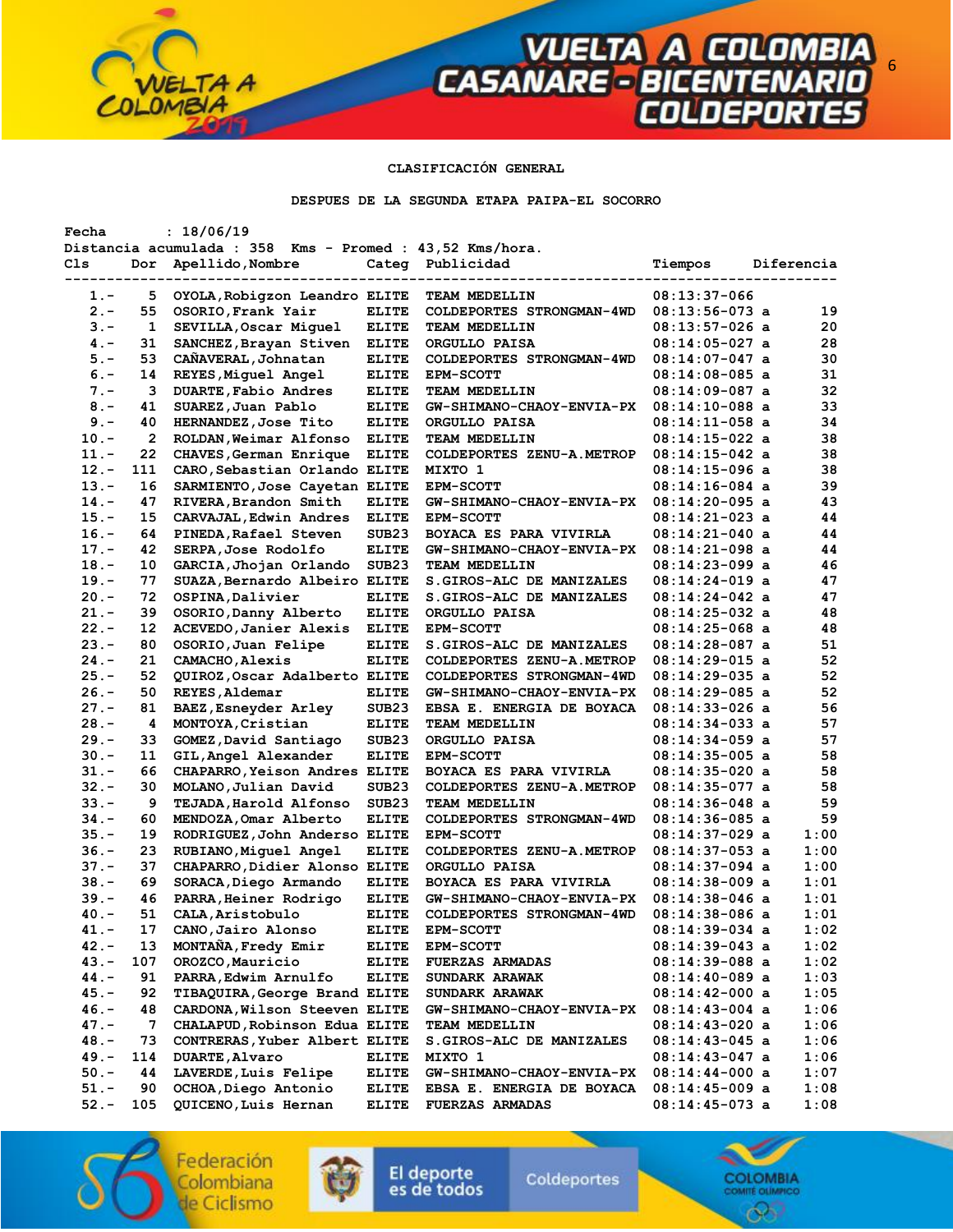# **CLASIFICACIÓN GENERAL**

**VUELTA A COLOMBIA**<br>CASANARE - BICENTENARIO<br>COLDEPORTES

**DESPUES DE LA SEGUNDA ETAPA PAIPA-EL SOCORRO** 

| Fecha    |     | : 18/06/19                                               |                   |                           |                  |            |
|----------|-----|----------------------------------------------------------|-------------------|---------------------------|------------------|------------|
|          |     | Distancia acumulada : 358 Kms - Promed : 43,52 Kms/hora. |                   |                           |                  |            |
| Cls      | Dor | Apellido, Nombre                                         |                   | Categ Publicidad          | Tiempos          | Diferencia |
|          |     |                                                          | ------------      |                           |                  |            |
| $53. -$  | 29  | RENDON, Juan Tito                                        | SUB <sub>23</sub> | COLDEPORTES ZENU-A.METROP | $08:14:46-038$ a | 1:09       |
| $54. -$  | 93  | CARRERO, Juan Jose De J ELITE                            |                   | SUNDARK ARAWAK            | $08:14:46-087$ a | 1:09       |
| $55. -$  | 58  | MUÑOZ, William David                                     | <b>ELITE</b>      | COLDEPORTES STRONGMAN-4WD | $08:14:46-093$ a | 1:09       |
| $56. -$  | 63  | RIVERA, Oscar Javier                                     | <b>ELITE</b>      | BOYACA ES PARA VIVIRLA    | $08:14:47-065$ a | 1:10       |
| $57. -$  | 26  | MARTINEZ, Luis Miguel                                    | <b>ELITE</b>      | COLDEPORTES ZENU-A.METROP | 08:14:49-021 a   | 1:12       |
| $58. -$  | 8   | BELTRAN, Edward Alexand ELITE                            |                   | TEAM MEDELLIN             | $08:14:49-050$ a | 1:12       |
| $59. -$  | 71  | MORENO, Salvador                                         | <b>ELITE</b>      | S. GIROS-ALC DE MANIZALES | $08:14:49-084$ a | 1:12       |
| $60 -$   | 43  | PEDRAZA, Walter Fernand ELITE                            |                   | GW-SHIMANO-CHAOY-ENVIA-PX | $08:14:50-007$ a | 1:13       |
| $61. -$  | 49  | CASTRO, Jose Nicolas                                     | <b>ELITE</b>      | GW-SHIMANO-CHAOY-ENVIA-PX | $08:14:52-031$ a | 1:15       |
| $62 -$   | 56  | PEREZ, Jeferson                                          | <b>ELITE</b>      | COLDEPORTES STRONGMAN-4WD | $08:14:55-001$ a | 1:18       |
| $63 -$   | 115 | PEREZ, Wilmar Jahir                                      | <b>ELITE</b>      | MIXTO 1                   | 08:14:56-023 a   | 1:19       |
| $64. -$  | 61  | SUESCA, Marco Tulio                                      | <b>ELITE</b>      | BOYACA ES PARA VIVIRLA    | 08:14:58-089 a   | 1:21       |
| $65. -$  | 85  | FANDIÑO, Juan Sebastian SUB23                            |                   | EBSA E. ENERGIA DE BOYACA | $08:14:59-032$ a | 1:22       |
| $66. -$  | 84  | IGUAVITA, Jhon Ricardo                                   | SUB <sub>23</sub> | EBSA E. ENERGIA DE BOYACA | $08:14:59-074$ a | 1:22       |
| $67. -$  | 82  | MOGOLLON, Miquel Angel                                   | SUB <sub>23</sub> | EBSA E. ENERGIA DE BOYACA | 08:15:04-005 a   | 1:27       |
| $68 -$   | 74  | TABARES, Jordan Felipe                                   | <b>ELITE</b>      | S. GIROS-ALC DE MANIZALES | $08:15:04-032$ a | 1:27       |
| $69. -$  | 126 | PACHON, Oscar Mauricio                                   | <b>ELITE</b>      | DEPORMUNDO-LIGA DE BOGOTA | $08:15:04-060$ a | 1:27       |
| $70. -$  | 65  | BOTHIA, Ivan Dario                                       | <b>ELITE</b>      | BOYACA ES PARA VIVIRLA    | 08:15:09-008 a   | 1:32       |
| $71. -$  | 62  | ORTEGA, Robinson Armand ELITE                            |                   | BOYACA ES PARA VIVIRLA    | $08:15:09-085$ a | 1:32       |
| $72 -$   | 132 | GONZALEZ, Javier Steven ELITE                            |                   |                           |                  | 1:34       |
| $73. -$  | 34  | <b>URIBE, Mateo</b>                                      | <b>ELITE</b>      | LICICLISMO HUILA          | $08:15:11-013$ a | 1:38       |
| $74. -$  |     |                                                          |                   | ORGULLO PAISA             | $08:15:15-054$ a |            |
|          | 141 | URBANO, Jerson Ruben                                     | <b>ELITE</b>      | TEAM SAITEL ECUADOR       | $08:15:16-032$ a | 1:39       |
| $75. -$  | 35  | CANO, Kevin Jhoan                                        | SUB <sub>23</sub> | ORGULLO PAISA             | $08:15:17-036$ a | 1:40       |
| $76. -$  | 106 | QUETAMA, Yeisson Ubarle ELITE                            |                   | <b>FUERZAS ARMADAS</b>    | $08:15:19-010$ a | 1:42       |
| $77. -$  | 144 | CUASQUER, Clever Alirio ELITE                            |                   | TEAM SAITEL ECUADOR       | 08:15:28-007 a   | 1:51       |
| $78. -$  | 127 | CASTRO, Wilmar Andres                                    | <b>ELITE</b>      | DEPORMUNDO-LIGA DE BOGOTA | $08:15:33-003$ a | 1:56       |
| $79. -$  | 54  | CANO, Diego Fernando                                     | <b>ELITE</b>      | COLDEPORTES STRONGMAN-4WD | $08:15:36-077$ a | 1:59       |
| $80 -$   | 129 | DELGADO, Hector Javier                                   | <b>ELITE</b>      | DEPORMUNDO-LIGA DE BOGOTA | $08:15:44-038$ a | 2:07       |
| $81. -$  | 94  | TOBAR, Cristian Camilo                                   | <b>ELITE</b>      | SUNDARK ARAWAK            | $08:16:25-011$ a | 2:48       |
| $82 -$   | 28  | CAMARGO, Diego Andres                                    | SUB <sub>23</sub> | COLDEPORTES ZENU-A.METROP | $08:16:34-003$ a | 2:57       |
| $83 -$   | 116 | GOMEZ, Alvaro Yamid                                      | <b>ELITE</b>      | MIXTO 1                   | $08:16:52-047$ a | 3:15       |
| $84. -$  | 76  | GOMEZ, Bryan Steven                                      | <b>ELITE</b>      | S.GIROS-ALC DE MANIZALES  | 08:19:53-008 a   | 6:16       |
| $85. -$  | 20  | RAMIREZ, Carlos Mario                                    | <b>ELITE</b>      | <b>EPM-SCOTT</b>          | $08:19:56-006$ a | 6:19       |
| $86. -$  | 6   | VARGAS, Walter Alejand ELITE                             |                   | TEAM MEDELLIN             | 08:20:00-081 a   | 6:23       |
| $87. -$  | 99  | ORJUELA, Fernando                                        | <b>ELITE</b>      | SUNDARK ARAWAK            | $08:20:18-019$ a | 6:41       |
| $88. -$  | 57  | ESTRADA, Eduardo                                         | <b>ELITE</b>      | COLDEPORTES STRONGMAN-4WD | $08:20:20-030$ a | 6:43       |
| $89. -$  | 32  | ORTIZ, Edawr Stiber                                      | <b>ELITE</b>      | ORGULLO PAISA             | $08:20:25-039$ a | 6:48       |
| $90 -$   | 119 | <b>CUESTA, Steven Manuel</b>                             | <b>ELITE</b>      | MIXTO 1                   | $08:20:27-021$ a | 6:50       |
| $91. -$  | 25  | MESA, Juan Martin                                        | <b>ELITE</b>      | COLDEPORTES ZENU-A.METROP | 08:20:27-076 a   | 6:50       |
| $92 -$   | 67  | PARRA, Carlos Andres                                     | <b>ELITE</b>      | BOYACA ES PARA VIVIRLA    | 08:20:28-031 a   | 6:51       |
| $93 -$   | 100 | GUTIERREZ, Daniel                                        | SUB <sub>23</sub> | SUNDARK ARAWAK            | $08:20:32-076$ a | 6:55       |
| 94.-     | 36  | MONTIEL, Rafael Anibal                                   | <b>ELITE</b>      | ORGULLO PAISA             | 08:20:33-004 a   | 6:56       |
| $95. -$  | 68  | MANCIPE, Diego German                                    | <b>ELITE</b>      | BOYACA ES PARA VIVIRLA    | 08:20:36-093 a   | 6:59       |
| $96. -$  | 97  | GUERRERO, Juan Diego                                     | SUB <sub>23</sub> | SUNDARK ARAWAK            | 08:20:37-043 a   | 7:00       |
| $97. -$  | 78  | HOYOS, Juan Diego                                        | <b>ELITE</b>      | S.GIROS-ALC DE MANIZALES  | 08:20:37-094 a   | 7:00       |
| $98. -$  | 38  | VILLADA, Juan Esteban                                    | SUB <sub>23</sub> | ORGULLO PAISA             | 08:20:38-091 a   | 7:01       |
| $99. -$  | 102 | MENDOZA, Miguel Andres                                   | <b>ELITE</b>      | <b>FUERZAS ARMADAS</b>    | 08:20:41-018 a   | 7:04       |
| $100.-$  | 75  | RUIZ, Alejandro                                          | <b>ELITE</b>      | S. GIROS-ALC DE MANIZALES | 08:20:45-015 a   | 7:08       |
| $101.-$  | 88  | VELANDIA, Carlos Andres SUB23                            |                   | EBSA E. ENERGIA DE BOYACA | $08:20:46-046$ a | 7:09       |
| $102. -$ | 95  | FUENTES, Fabian Camilo                                   | SUB <sub>23</sub> | SUNDARK ARAWAK            | $08:20:47-038$ a | 7:10       |
| $103. -$ | 45  | ALZATE, Carlos Eduardo                                   | <b>ELITE</b>      | GW-SHIMANO-CHAOY-ENVIA-PX | $08:20:50-008$ a | 7:13       |
| $104. -$ | 108 | GARCIA, Mateo                                            | <b>ELITE</b>      | <b>FUERZAS ARMADAS</b>    | 08:20:50-071 a   | 7:13       |
| $105. -$ | 83  | SOLER, Carlos Herney                                     | SUB <sub>23</sub> | EBSA E. ENERGIA DE BOYACA | $08:20:51-041$ a | 7:14       |
|          |     |                                                          |                   |                           |                  |            |

Federación Colombiana de Ciclismo

TA A



Coldeportes



 $7$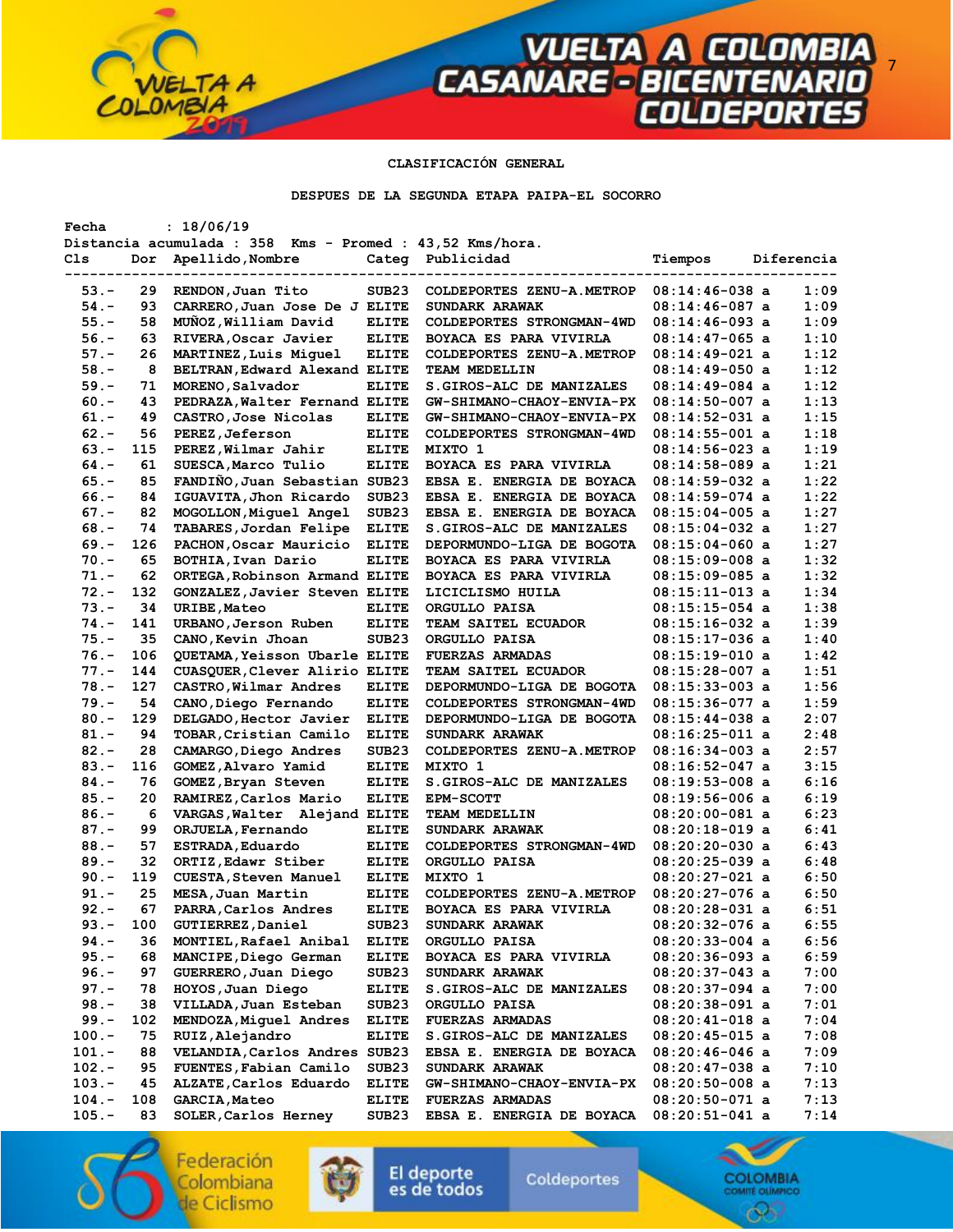# **CLASIFICACIÓN GENERAL**

TA A

**VUELTA A COLOMBIA**<br>CASANARE - BICENTENARIO<br>COLDEPORTES

**DESPUES DE LA SEGUNDA ETAPA PAIPA-EL SOCORRO** 

| : 18/06/19<br>Fecha |     |                                                          |                   |                           |                  |  |            |
|---------------------|-----|----------------------------------------------------------|-------------------|---------------------------|------------------|--|------------|
|                     |     | Distancia acumulada : 358 Kms - Promed : 43,52 Kms/hora. |                   |                           |                  |  |            |
| C <sub>1s</sub>     | Dor | Apellido, Nombre                                         |                   | Categ Publicidad          | Tiempos          |  | Diferencia |
|                     |     |                                                          |                   |                           |                  |  |            |
| $106. -$            | 131 | CEROUERA, William Anton ELITE                            |                   | LICICLISMO HUILA          | $08:20:52-010$ a |  | 7:15       |
| $107. -$            | 18  | ORDONEZ, Santiago                                        | SUB23             | EPM-SCOTT                 | $08:20:54-033$ a |  | 7:17       |
| $108. -$            | 103 | VARELA, Freddy Jovany                                    | <b>ELITE</b>      | <b>FUERZAS ARMADAS</b>    | $08:20:55-016$ a |  | 7:18       |
| $109. -$            | 109 | ARANGO, Edwin Leonardo                                   | <b>ELITE</b>      | <b>FUERZAS ARMADAS</b>    | $08:21:01-008$ a |  | 7:24       |
| $110. -$            | 145 | VILLAREAL, Esteban Davi ELITE                            |                   | TEAM SAITEL ECUADOR       | $08:21:11-033$ a |  | 7:34       |
| $111. -$            | 27  | SARMIENTO, Johnatan Fer ELITE                            |                   | COLDEPORTES ZENU-A.METROP | $08:21:24-002$ a |  | 7:47       |
| $112 -$             | 133 | <b>BERNAL, Jose Angel</b>                                | <b>ELITE</b>      | LICICLISMO HUILA          | $08:21:53-093$ a |  | 8:16       |
| $113 -$             | 70  | MATEUS, Cesar Augusto                                    | SUB23             | BOYACA ES PARA VIVIRLA    | $08:24:42-023$ a |  | 11:05      |
| $114. -$            | 134 | APARICIO, Jair Antonio                                   | <b>ELITE</b>      | LICICLISMO HUILA          | $08:25:24-030$ a |  | 11:47      |
| $115. -$            | 117 | RABON, Albeiro                                           | <b>ELITE</b>      | MIXTO 1                   | $08:27:28-095$ a |  | 13:51      |
| $116. -$            | 122 | SANCHEZ, German David                                    | SUB <sub>23</sub> | DEPORMUNDO-LIGA DE BOGOTA | $08:27:35-036$ a |  | 13:58      |
| $117. -$            | 121 | JAMAICA, Javier Ernesto ELITE                            |                   | DEPORMUNDO-LIGA DE BOGOTA | $08:28:22-052$ a |  | 14:45      |
| $118. -$            | 86  | MORENO, Elkin Eliecer                                    | SUB23             | EBSA E. ENERGIA DE BOYACA | $08:28:44-023$ a |  | 15:07      |
| $119. -$            | 142 | DIAZ, Edison Javier                                      | <b>ELITE</b>      | TEAM SAITEL ECUADOR       | $08:28:50-020$ a |  | 15:13      |
| $120 -$             | 112 | CHIA, Luis Carlos                                        | SUB <sub>23</sub> | MIXTO 1                   | $08:32:34-099$ a |  | 18:57      |
| $121 -$             | 118 | PUIN, Marcos Giovany                                     | SUB <sub>23</sub> | MIXTO 1                   | $08:32:52-012$ a |  | 19:15      |
| $122 -$             | 59  | PEDROZA, Andres Camilo                                   | <b>ELITE</b>      | COLDEPORTES STRONGMAN-4WD | $08:32:52-038$ a |  | 19:15      |
| $123 -$             | 120 | JARAMILLO, Remberto                                      | <b>ELITE</b>      | MIXTO 1                   | $08:32:53-098$ a |  | 19:16      |
| $124. -$            | 136 | AROCA, Jose Camilo                                       | <b>ELITE</b>      | LICICLISMO HUILA          | $08:33:08-076$ a |  | 19:31      |
| $125. -$            | 113 | BUSTOS, Cristian Yesid                                   | SUB <sub>23</sub> | MIXTO 1                   | $08:33:27-048$ a |  | 19:50      |
| $126. -$            | 123 | QUESADA, Ivan Ricardo                                    | SUB <sub>23</sub> | DEPORMUNDO-LIGA DE BOGOTA | $08:33:34-098$ a |  | 19:57      |
| $127. -$            | 146 | PASTAS, Jhon Albert                                      | <b>ELITE</b>      | TEAM SAITEL ECUADOR       | $08:34:23-053$ a |  | 20:46      |
| $128 -$             | 104 | BOBADILLA, Duban Camilo SUB23                            |                   | <b>FUERZAS ARMADAS</b>    | $08:37:49-048$ a |  | 24:12      |
| $129. -$            | 130 | ZURATA, Wilmer Andres                                    | <b>ELITE</b>      | DEPORMUNDO-LIGA DE BOGOTA | $08:38:56-039$ a |  | 25:19      |
| $130 -$             | 79  | CUERVO, Cristian David                                   | <b>ELITE</b>      | S. GIROS-ALC DE MANIZALES | $08:39:35-043$ a |  | 25:58      |
| $131 -$             | 110 | MALDONADO, Yeison                                        | SUB <sub>23</sub> | <b>FUERZAS ARMADAS</b>    | $08:40:32-065$ a |  | 26:55      |
| $132 -$             | 125 | ARCINIEGAS, Fabian                                       | SUB <sub>23</sub> | DEPORMUNDO-LIGA DE BOGOTA | $08:40:41-034$ a |  | 27:04      |
| $133 -$             | 101 | AVILA, Jhon Fredy                                        | <b>ELITE</b>      | <b>FUERZAS ARMADAS</b>    | $08:41:05-014$ a |  | 27:28      |
| $134. -$            | 124 | TORRES, Camilo Antonio                                   | SUB <sub>23</sub> | DEPORMUNDO-LIGA DE BOGOTA | $08:42:38-064$ a |  | 29:01      |
| $135. -$            | 98  | ROMERO, Ivan Felipe                                      | SUB <sub>23</sub> | SUNDARK ARAWAK            | $08:42:58-066$ a |  | 29:21      |
| $136. -$            | 128 | AUSIQUE, Jose Manuel                                     | SUB <sub>23</sub> | DEPORMUNDO-LIGA DE BOGOTA | $08:43:25-071$ a |  | 29:48      |
|                     |     |                                                          |                   |                           |                  |  |            |

Federación<br>Colombiana de Ciclismo



El deporte<br>es de todos

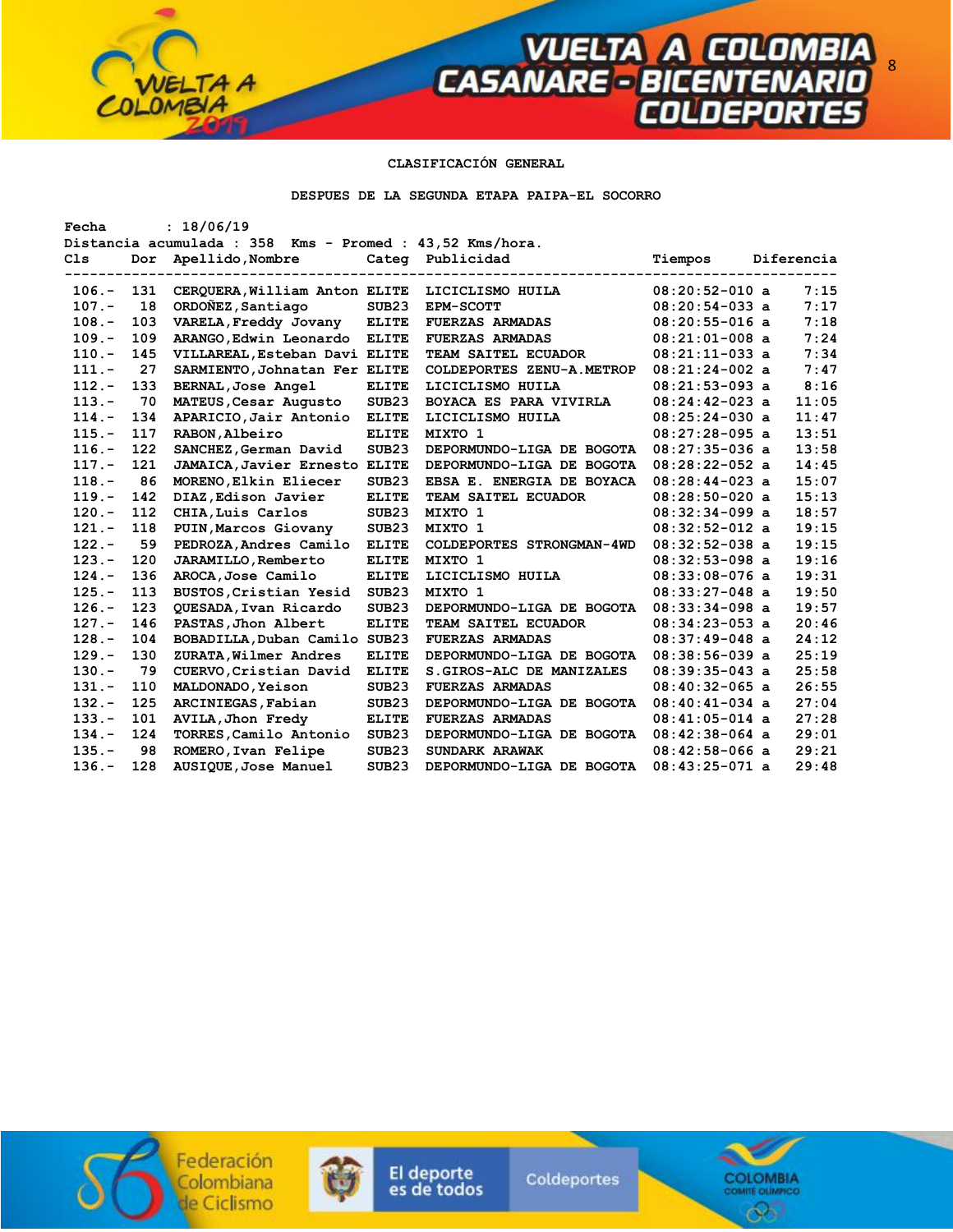9

**CLASIFICACION GENERAL SUB 23** 

| C1s     |     | Dor Apellido, Nombre          |                   | Categ Publicidad          | Tiempos          | Diferencia        |
|---------|-----|-------------------------------|-------------------|---------------------------|------------------|-------------------|
| $1 -$   | 64  | PINEDA, Rafael Steven         | SUB <sub>23</sub> | BOYACA ES PARA VIVIRLA    | $08:14:21-040$   |                   |
| $2 -$   | 10  | GARCIA, Jhojan Orlando        | SUB <sub>23</sub> | TEAM MEDELLIN             | $08:14:23-099$ a | $\overline{2}$    |
| $3 -$   | 81  | BAEZ, Esneyder Arley          | SUB23             | EBSA E. ENERGIA DE BOYACA | $08:14:33-026$ a | $12 \overline{ }$ |
| $4 -$   | 33  | GOMEZ, David Santiago         | SUB <sub>23</sub> | ORGULLO PAISA             | $08:14:34-059$ a | 13                |
| $5. -$  | 30  | MOLANO, Julian David          | SUB <sub>23</sub> | COLDEPORTES ZENU-A.METROP | $08:14:35-077$ a | 14                |
| $6. -$  | 9   | TEJADA, Harold Alfonso        | SUB <sub>23</sub> | TEAM MEDELLIN             | $08:14:36-048$ a | 15                |
| $7 -$   | 29  | RENDON, Juan Tito             | SUB <sub>23</sub> | COLDEPORTES ZENU-A.METROP | $08:14:46-038$ a | 25                |
| $8 -$   | 85  | FANDIÑO, Juan Sebastian SUB23 |                   | EBSA E. ENERGIA DE BOYACA | $08:14:59-032$ a | 38                |
| $9 -$   | 84  | IGUAVITA, Jhon Ricardo        | SUB <sub>23</sub> | EBSA E. ENERGIA DE BOYACA | $08:14:59-074$ a | 38                |
| $10. -$ | 82  | MOGOLLON, Miquel Angel        | SUB <sub>23</sub> | EBSA E. ENERGIA DE BOYACA | $08:15:04-005$ a | 43                |
| $11. -$ | 35  | CANO, Kevin Jhoan             | SUB <sub>23</sub> | ORGULLO PAISA             | $08:15:17-036$ a | 56                |
| $12. -$ | 28  | CAMARGO, Diego Andres         | SUB <sub>23</sub> | COLDEPORTES ZENU-A.METROP | $08:16:34-003$ a | 2:13              |
| $13 -$  | 100 | GUTIERREZ, Daniel             | SUB <sub>23</sub> | SUNDARK ARAWAK            | $08:20:32-076$ a | 6:11              |
| $14. -$ | 97  | GUERRERO, Juan Diego          | SUB <sub>23</sub> | SUNDARK ARAWAK            | $08:20:37-043$ a | 6:16              |
| $15. -$ | 38  | VILLADA, Juan Esteban         | SUB23             | ORGULLO PAISA             | $08:20:38-091$ a | 6:17              |
| $16. -$ | 88  | VELANDIA, Carlos Andres SUB23 |                   | EBSA E. ENERGIA DE BOYACA | $08:20:46-046$ a | 6:25              |
| $17 -$  | 95  | FUENTES, Fabian Camilo        | SUB <sub>23</sub> | SUNDARK ARAWAK            | $08:20:47-038$ a | 6:26              |
| $18. -$ | 83  | SOLER, Carlos Herney          | SUB <sub>23</sub> | EBSA E. ENERGIA DE BOYACA | $08:20:51-041$ a | 6:30              |
| $19. -$ | 18  | ORDONEZ, Santiago             | SUB23             | EPM-SCOTT                 | $08:20:54-033$ a | 6:33              |
| $20 -$  | 70  | MATEUS, Cesar Augusto         | SUB <sub>23</sub> | BOYACA ES PARA VIVIRLA    | $08:24:42-023$ a | 10:21             |
| $21 -$  | 122 | SANCHEZ, German David         | SUB <sub>23</sub> | DEPORMUNDO-LIGA DE BOGOTA | $08:27:35-036$ a | 13:14             |
| $22 -$  | 86  | MORENO, Elkin Eliecer         | SUB <sub>23</sub> | EBSA E. ENERGIA DE BOYACA | $08:28:44-023$ a | 14:23             |
| $23 -$  | 112 | CHIA, Luis Carlos             | SUB <sub>23</sub> | MIXTO 1                   | $08:32:34-099$ a | 18:13             |
| $24. -$ | 118 | PUIN, Marcos Giovany          | SUB <sub>23</sub> | MIXTO 1                   | $08:32:52-012$ a | 18:31             |
| $25. -$ | 113 | BUSTOS, Cristian Yesid        | SUB <sub>23</sub> | MIXTO 1                   | $08:33:27-048$ a | 19:06             |
| $26. -$ | 123 | QUESADA, Ivan Ricardo         | SUB23             | DEPORMUNDO-LIGA DE BOGOTA | $08:33:34-098$ a | 19:13             |
| $27 -$  | 104 | BOBADILLA, Duban Camilo SUB23 |                   | <b>FUERZAS ARMADAS</b>    | $08:37:49-048$ a | 23:28             |
| $28. -$ | 110 | MALDONADO, Yeison             | SUB <sub>23</sub> | <b>FUERZAS ARMADAS</b>    | $08:40:32-065$ a | 26:11             |
| $29. -$ | 125 | ARCINIEGAS, Fabian            | SUB <sub>23</sub> | DEPORMUNDO-LIGA DE BOGOTA | $08:40:41-034$ a | 26:20             |
| $30 -$  | 124 | TORRES, Camilo Antonio        | SUB <sub>23</sub> | DEPORMUNDO-LIGA DE BOGOTA | $08:42:38-064$ a | 28:17             |
| $31 -$  | 98  | ROMERO, Ivan Felipe           | SUB23             | SUNDARK ARAWAK            | $08:42:58-066$ a | 28:37             |
| $32 -$  | 128 | AUSIQUE, Jose Manuel          | SUB <sub>23</sub> | DEPORMUNDO-LIGA DE BOGOTA | $08:43:25-071$ a | 29:04             |

**CLASIFICACION GENERAL POR EQUIPOS** 

 **--------------------------------------------------------------------------------------------** 

| 1  | COLDEPORTES STRONGMAN-4WD        | 24:15:40               |  |
|----|----------------------------------|------------------------|--|
| 2  | <b>EPM-SCOTT</b>                 | $24:16:05$ a $0:00:25$ |  |
| 3  | TEAM MEDELLIN                    | $24:16:05$ a $0:00:25$ |  |
| 4  | COLDEPORTES ZENU-A.METROP        | $24:16:30$ a $0:00:50$ |  |
| 5  | S.GIROS-ALC DE MANIZALES         | $24:16:30$ a $0:00:50$ |  |
| 6  | ORGULLO PAISA                    | $24:16:30$ a $0:00:50$ |  |
| 7  | MIXTO 1                          | $24:16:30$ a $0:00:50$ |  |
| 8  | SUNDARK ARAWAK                   | $24:16:30$ a $0:00:50$ |  |
| 9  | <b>GW-SHIMANO-CHAOY-ENVIA-PX</b> | $24:16:30$ a $0:00:50$ |  |
| 10 | <b>BOYACA ES PARA VIVIRLA</b>    | $24:16:30$ a $0:00:50$ |  |
| 11 | EBSA E. ENERGIA DE BOYACA        | $24:16:30$ a $0:00:50$ |  |
| 12 | <b>FUERZAS ARMADAS</b>           | $24:16:43$ a $0:01:03$ |  |
| 13 | DEPORMUNDO-LIGA DE BOGOTA        | $24:16:56$ a $0:01:16$ |  |
| 14 | <b>TEAM SAITEL ECUADOR</b>       | $24:22:32$ a $0:06:52$ |  |
| 15 | LICICLISMO HUILA                 | 24:28:08 a 0:12:28     |  |

TA<sub>A</sub>

LOMBIA





El deporte Coldeportes es de todos

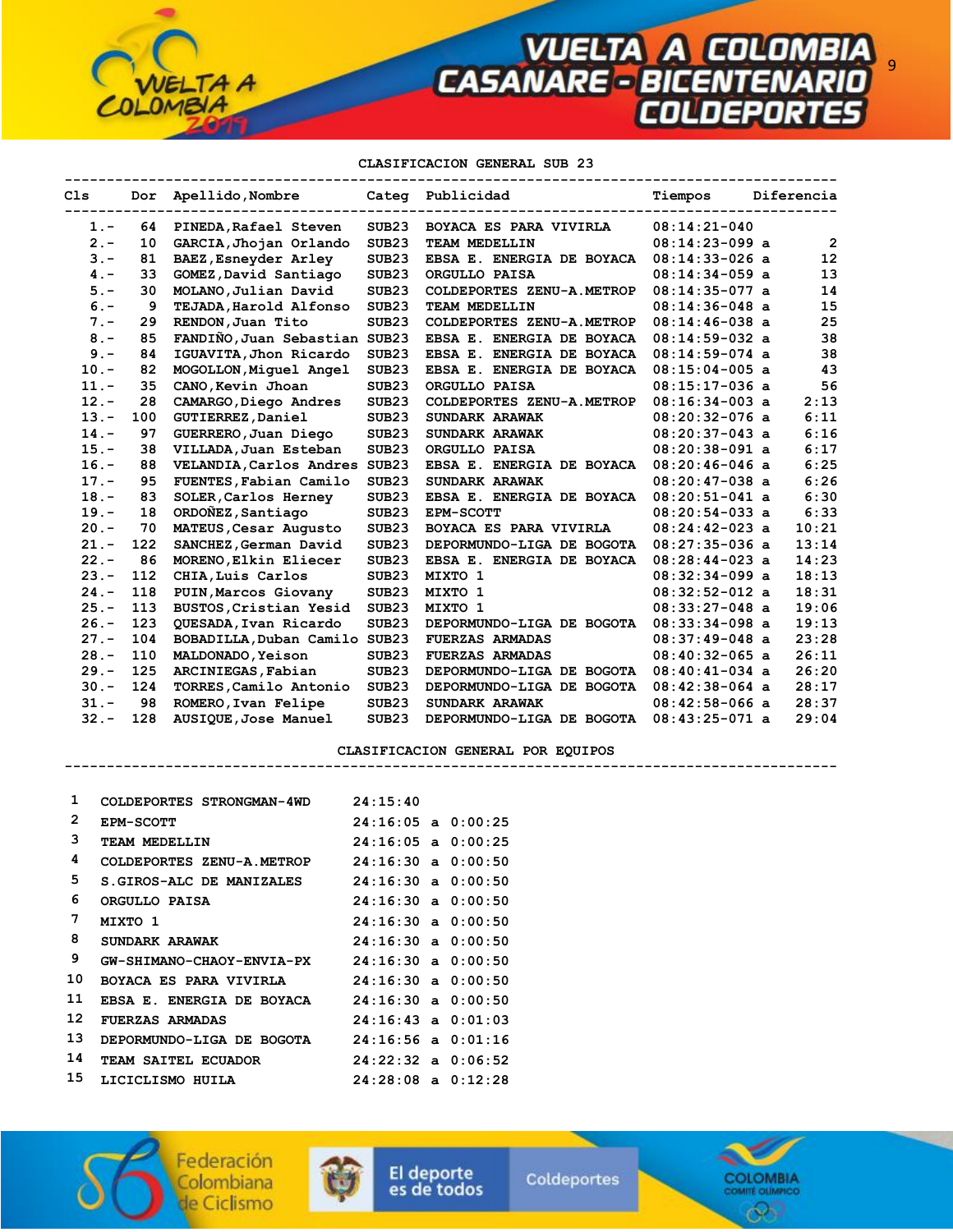## **CLASIFICACION GENERAL POR PUNTOS**

**VUELTA A COLOMBIA<br>CASANARE - BICENTENARIO** 

| $\mathbf 1$     | 58           | MUNOZ, William David          | <b>ELITE</b> | 23 Pts |  |
|-----------------|--------------|-------------------------------|--------------|--------|--|
| $\overline{2}$  | $\mathbf{2}$ | ROLDAN, Weimar Alfonso ELITE  |              | 20 Pts |  |
| 3               | 5            | OYOLA, Robigzon Leandro ELITE |              | 15 Pts |  |
| 4               | 30           | MOLANO, Julian David          | SUB23        | 13 Pts |  |
| 5               | 53           | CAÑAVERAL, Johnatan           | <b>ELITE</b> | 12 Pts |  |
| 6               | 76           | GOMEZ, Bryan Steven           | <b>ELITE</b> | 12 Pts |  |
| 7               | 16           | SARMIENTO, Jose Cayetan ELITE |              | 10 Pts |  |
| 8               | 55           | OSORIO, Frank Yair            | <b>ELITE</b> | 8 Pts  |  |
| 9               | 17           | CANO, Jairo Alonso            | ELITE        | 8 Pts  |  |
| 10              | 45           | ALZATE, Carlos Eduardo ELITE  |              | 8 Pts  |  |
| 11              | 114          | <b>DUARTE, Alvaro</b>         | <b>ELITE</b> | 7 Pts  |  |
| 12 <sup>1</sup> | 119          | <b>CUESTA, Steven Manuel</b>  | <b>ELITE</b> | 7 Pts  |  |
| 13              | 19           | RODRIGUEZ, John Anderso ELITE |              | 6 Pts  |  |
| 14              | 107          | OROZCO, Mauricio              | ELITE        | 5 Pts  |  |
| 15              | 57           | <b>ESTRADA, Eduardo</b>       | <b>ELITE</b> | 4 Pts  |  |
| 16              | 36           | MONTIEL, Rafael Anibal ELITE  |              | 4 Pts  |  |
| 17              | 61           | SUESCA, Marco Tulio           | <b>ELITE</b> | 3 Pts  |  |
| 18              | 82           | MOGOLLON, Miquel Angel SUB23  |              | 3 Pts  |  |
| 19              | 132          | GONZALEZ, Javier Steven ELITE |              | 3 Pts  |  |
| 20              | 67           | PARRA, Carlos Andres          | <b>ELITE</b> | 3 Pts  |  |
| 21              | 31           | SANCHEZ, Brayan Stiven ELITE  |              | 2 Pts  |  |
| 22              | 117          | RABON, Albeiro                | ELITE        | 2 Pts  |  |
| 23              | 68           | MANCIPE, Diego German         | ELITE        | 1 Pts  |  |
| 24              | 120          | <b>JARAMILLO, Remberto</b>    | <b>ELITE</b> | 1 Pts  |  |

TA A

### **CLASIFICACION GENERAL DE LA MONTAÑA**

|             | 2     | ROLDAN, Weimar Alfonso   | <b>ELITE</b>      | 8 Pts |  |
|-------------|-------|--------------------------|-------------------|-------|--|
| 2           | 90    | OCHOA, Diego Antonio     | <b>ELITE</b>      | 3 Pts |  |
|             | 3 117 | RABON, Albeiro           | <b>ELITE</b>      | 3 Pts |  |
| 4           | 39.   | OSORIO, Danny Alberto    | <b>ELITE</b>      | 2 Pts |  |
| 5.          |       | 86 MORENO, Elkin Eliecer | SUB <sub>23</sub> | 2 Pts |  |
| 6           | 58    | MUÑOZ, William David     | <b>ELITE</b>      | 1 Pts |  |
| $7^{\circ}$ | 61    | SUESCA, Marco Tulio      | ELITE.            | 1 Pts |  |
|             |       |                          |                   |       |  |

### **CLASIFICACIÓN DE LOS SPRINTS**

|   | 45  | ALZATE, Carlos Eduardo  | ELITE        | 8 Pts |
|---|-----|-------------------------|--------------|-------|
| 2 | 58  | MUÑOZ, William David    | <b>ELITE</b> | 8 Pts |
| 3 | 2   | ROLDAN, Weimar Alfonso  | ELITE        | 6 Pts |
| 4 | 57  | <b>ESTRADA, Eduardo</b> | <b>ELITE</b> | 4 Pts |
| 5 | 67  | PARRA, Carlos Andres    | ELITE        | 3 Pts |
| 6 | 82  | MOGOLLON, Miquel Angel  | SUB23        | 3 Pts |
|   | 117 | RABON, Albeiro          | <b>ELITE</b> | 2 Pts |
| 8 | 68  | MANCIPE, Diego German   | <b>ELITE</b> | 1 Pts |
| 9 | 120 | JARAMILLO, Remberto     | ELITE        | 1 Pts |
|   |     |                         |              |       |







 **--------------------------------------------------------------------------------------------**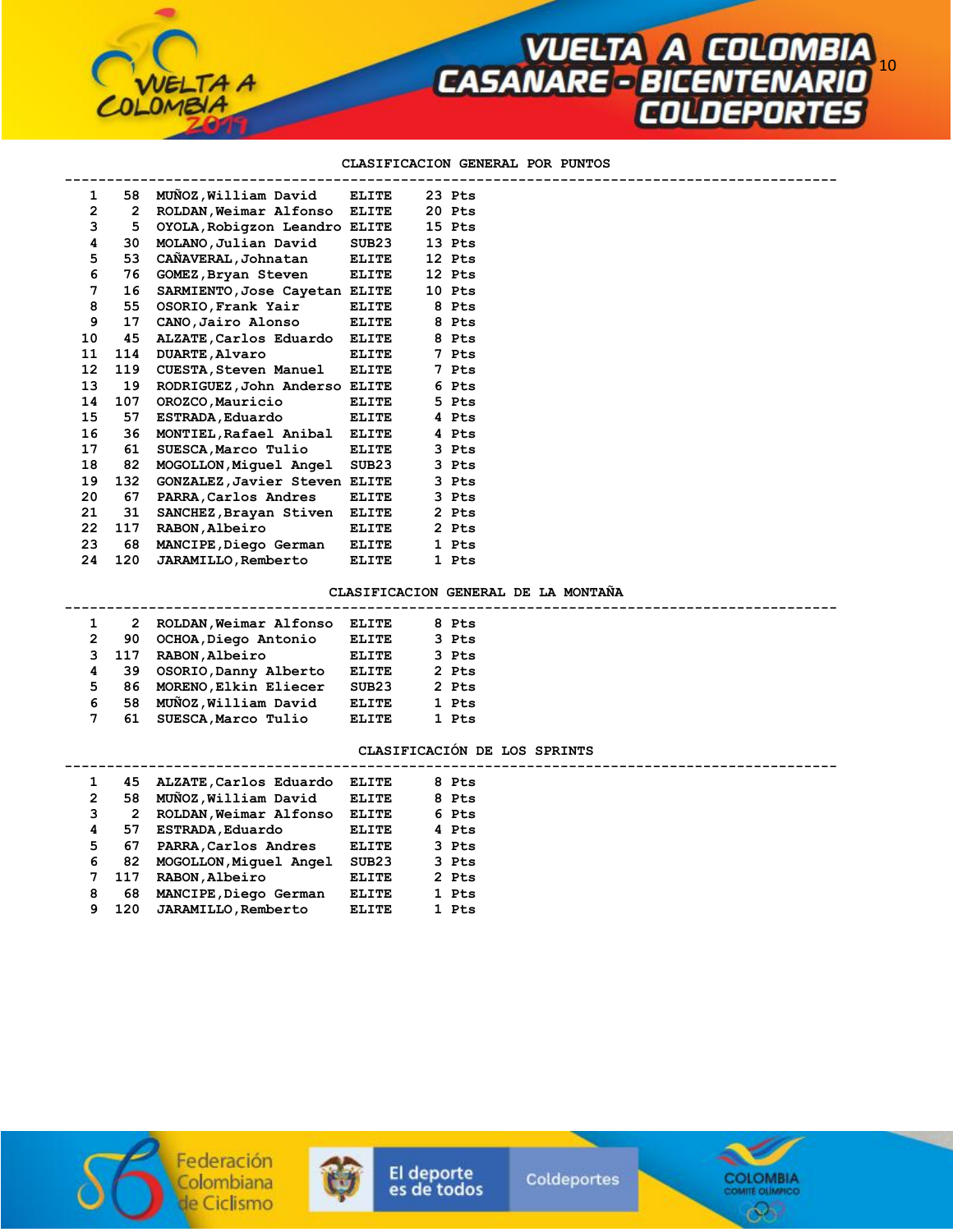

#### **ORDEN DE VEHICULOS PARA LA TERCERA ETAPA --------------------------------------------------------------------------------------------**

- **1 .- TEAM MEDELLIN**
- **2 .- COLDEPORTES STRONGMAN-4WD**
- **3 .- ORGULLO PAISA**
- **4 .- EPM-SCOTT**
- **5 .- GW-SHIMANO-CHAOY-ENVIA-PX**
- **6 .- COLDEPORTES ZENU-A.METROP**
- **7 .- MIXTO 1**
- **8 .- BOYACA ES PARA VIVIRLA**
- **9 .- S.GIROS-ALC DE MANIZALES**
- **10 .- EBSA E. ENERGIA DE BOYACA**
- **11 .- FUERZAS ARMADAS**
- **12 .- SUNDARK ARAWAK**
- **13 .- DEPORMUNDO-LIGA DE BOGOTA**
- **14 .- LICICLISMO HUILA**
- **15 .- TEAM SAITEL ECUADOR**





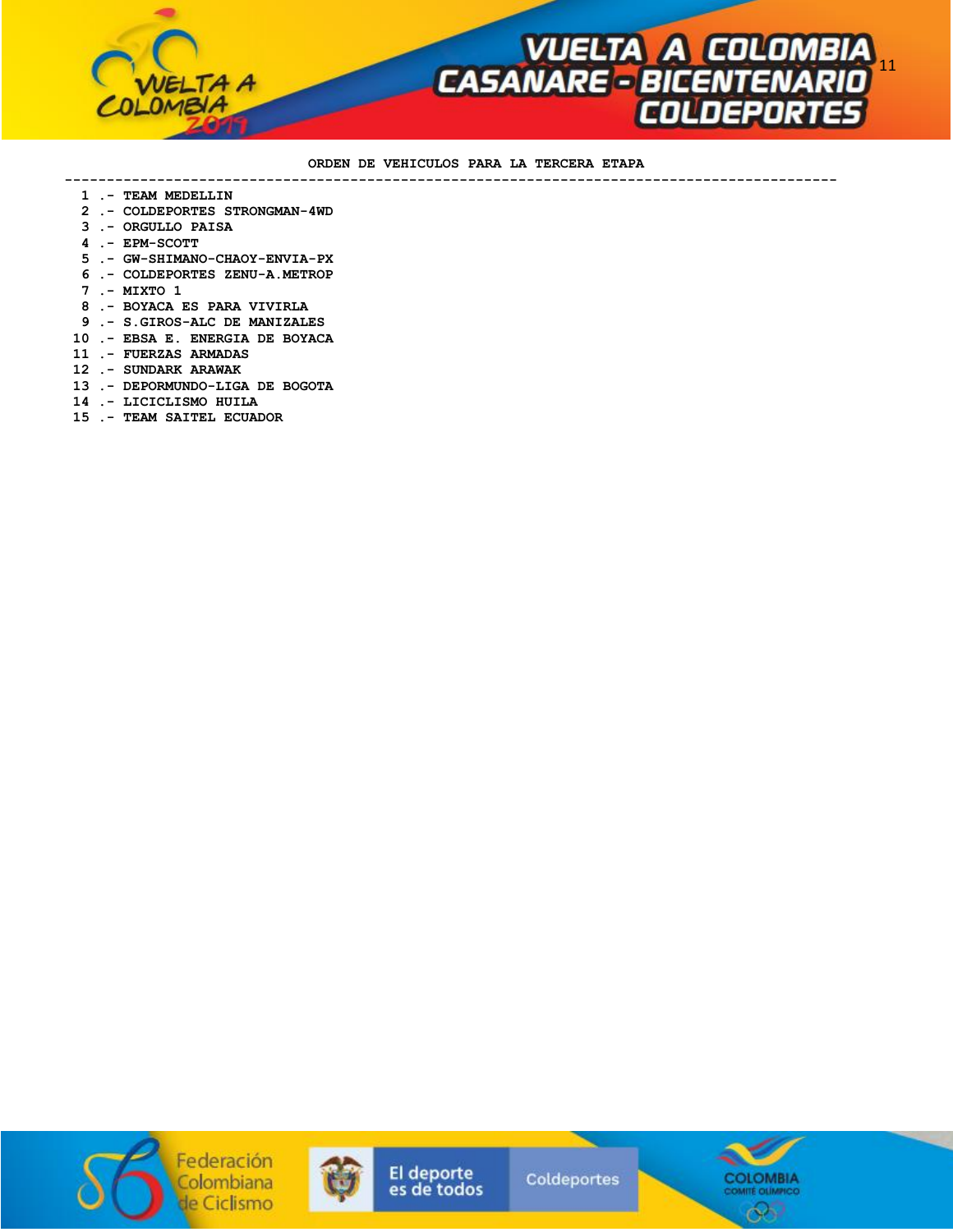

### **BOLETIN JURADO DE COMISARIOS**

| <b>COMUNICADO 03</b>     |                                                                                                                                         |
|--------------------------|-----------------------------------------------------------------------------------------------------------------------------------------|
|                          | SEGUNDA ETAPA MARTES 18 DE JUNIO 2019                                                                                                   |
|                          | PAIPA-TUNJA-ARCABUCO-BARBOSA-SANTANA-VADORREAL-OIBA-SOCORRO 203.1 KM                                                                    |
| <b>RETIROS</b>           | <b>EL CORREDOR #143</b>                                                                                                                 |
| <b>MULTAS</b>            | CON LA SUMA DE \$100.000 AL DD DEL EQUIPO SUPERGIROS PLACAS DHW 171 POR DESORDEN EN LA<br><b>CARAVANA CARRO #2</b>                      |
|                          | CON LA SUMA DE \$50.000 A CADA UNO DE LOS SIGUIENTES DD POR ABASTECIMIENTO IRREGULAR:                                                   |
|                          | TEAM MEDELLIN VEHICULO 1ª PLACAS JHI 556                                                                                                |
|                          | <b>ORGULLO PAISA VEHICULO 3 PLACAS INP 975</b>                                                                                          |
|                          | <b>GW SHIMANO VEHICULO 5 PLACA EIN 527</b>                                                                                              |
| <b>CITACION</b>          | A UNA REUNIÓN A LAS 8:30 AM AL DD DEL EQUIPO TEAM MEDELLIN, JOSE JULIAN VELASQUEZ EN EL<br>SITIO DE SALIDA CON EL JURADO DE COMISARIOS. |
|                          | AL DIRECTOR DE LA TRANSMISIÓN DE LA EMISORA NUEVA ÉPOCA A LAS 8:30 AM EN EL SITIO DE SALIDA<br><b>CON EL JURADO DE COMISARIOS</b>       |
|                          | <b>TERCERA ETAPA MIERCOLES 19 DE JUNIO 2019</b>                                                                                         |
|                          | SAN GIL-ARATOCA-PIEDECUESTA-FLORIDABLANCA-ANILLO VIAL-GIRON-BUCARAMANGA 107.8 KM                                                        |
| <b>HORA DE SALIDA</b>    | $9:00$ AM                                                                                                                               |
| <b>CONTROL DE FIRMAS</b> | ENTRE LAS 7:50 AM HASTA LAS 8:50 AM                                                                                                     |
| <b>SITIO DE SALIDA</b>   | PARQUE PRINCIPAL DE SAN GIL                                                                                                             |
| KILOMETRO (0)            | <b>PARQUE GALLINERAL</b>                                                                                                                |
| <b>SITIO DE LLEGADA</b>  | <b>KRA 9-CALLE 37 GOBERNACION</b>                                                                                                       |
| <b>SPRINTS SPECIALES</b> | 1. REST KEMWORT KM 12.3                                                                                                                 |
|                          | 2. REST CAÑON CHICAMOCHA KM 54.3                                                                                                        |
|                          | 3. KIA MOTOR PIEDECUESTA KM 81.1                                                                                                        |





El deporte<br>es de todos

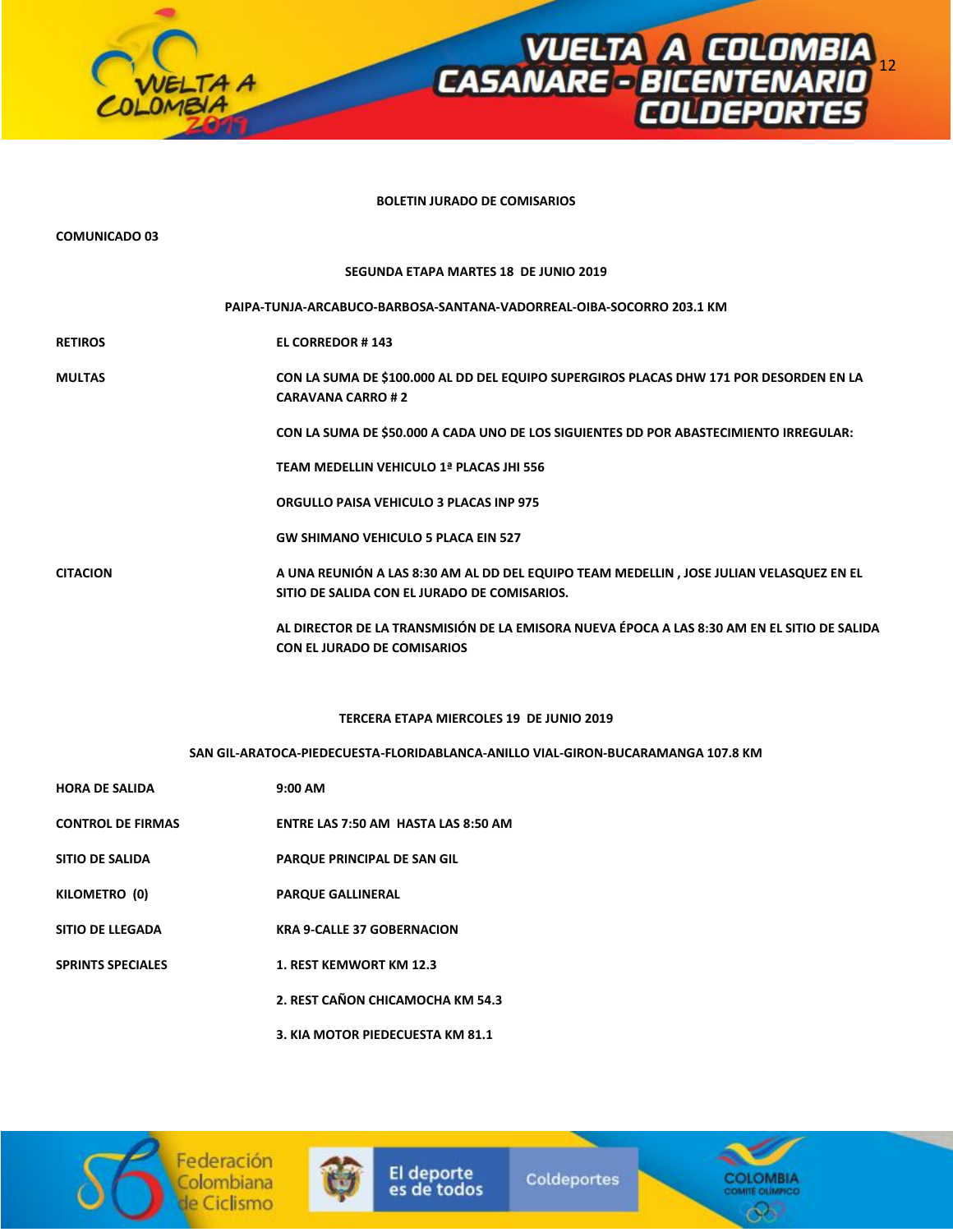

| PREMIOS DE MONTAÑA      | 1. ALTO DE ARATOCA DE 3 CTG KM 24.1                                         |
|-------------------------|-----------------------------------------------------------------------------|
|                         | 2. ALTO DE CUROS DE 2 CTG KM 68.3                                           |
|                         | 3. CALLE 45-PARADERO DE BUSETAS DE 3 CTG KM 105.1                           |
| <b>ABASTECIMIENTO</b>   | DESDE LOS VEHÍCULOS A PARTIR DEL KM 20 HASTA FALTANDO 20 KM PARA LA LLEGADA |
|                         | PIE EN TIERRA KM 60, ASCENSO A LOS CUROS                                    |
| LÍMITE DE CLASIFICACION | 18 %                                                                        |
| <b>CONTROL MÉDICO</b>   | <b>SITIO DE META</b>                                                        |
|                         |                                                                             |
|                         |                                                                             |

| ۰.<br>۰,<br>I<br>×<br>v.<br>۰. |
|--------------------------------|
|--------------------------------|

| ORLANDO GUERRERO CASTRO | <b>HECTOR FABIO ARCILA ECHEVERRI</b> | <b>RICARDO RUIZ GORDILLO</b>  |
|-------------------------|--------------------------------------|-------------------------------|
| COMISARIO DIRECTOR      | <b>COMISARIO DE CARRERA 1</b>        | <b>COMISARIO DE CARRERA 2</b> |







El deporte<br>es de todos

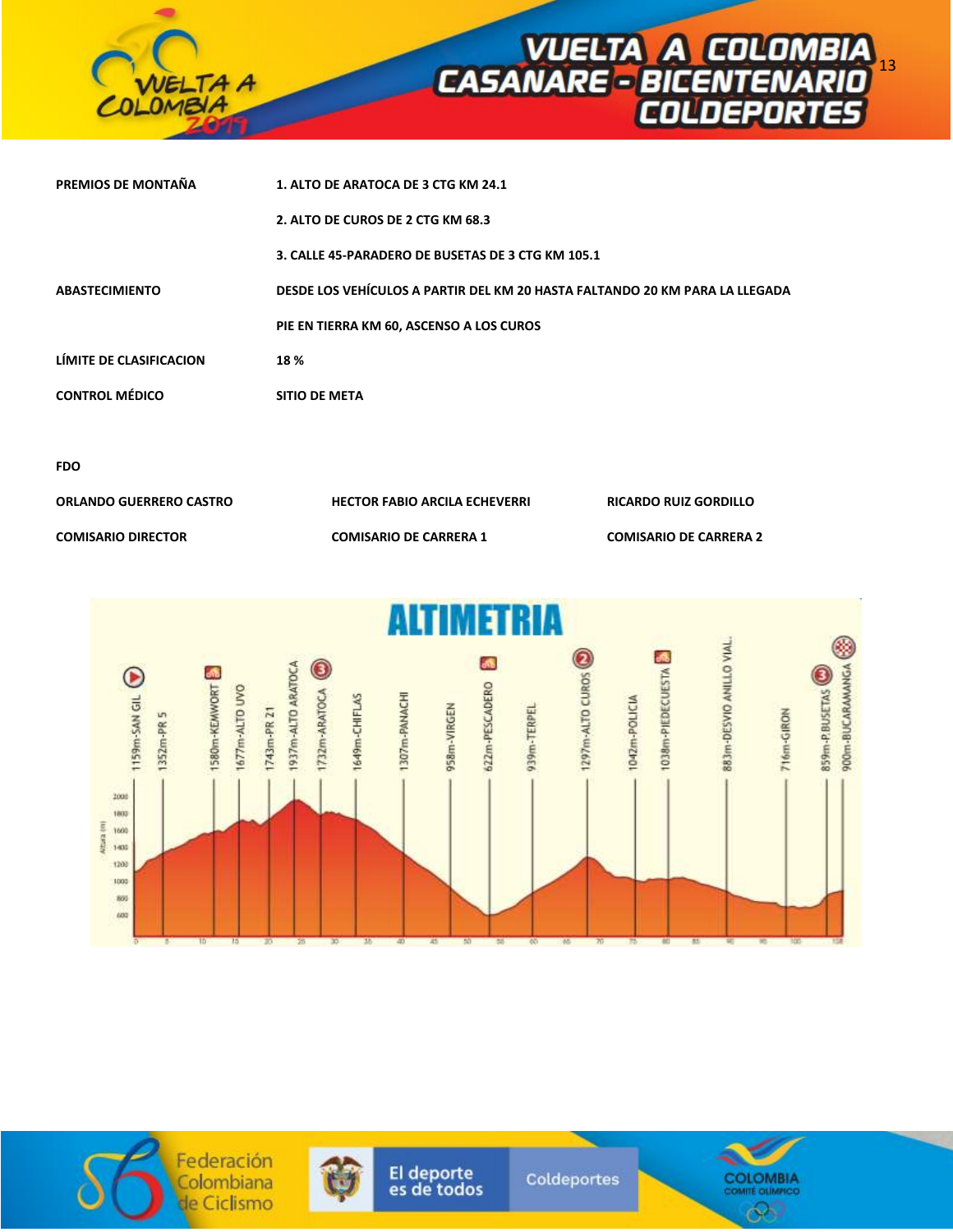

# **BOLETÍN DE DIRECCIÓN**

# **PORTADORES CAMISETAS DE LÍDERES**

| <b>MODALIDAD</b>                  | <b>TITULAR</b>                   | <b>PORTADOR</b>                  |
|-----------------------------------|----------------------------------|----------------------------------|
| <b>LIDER GENERAL</b>              | <b>ROBIGZON OYOLA</b>            | <b>ROBIGZON OYOLA</b>            |
| <b>COLDEPORTES</b>                | <b>TEAM MEDELLIN</b>             | <b>TEAM MEDELLIN</b>             |
| LIDER DE PUNTOS                   | <b>WILLIAM MUÑOZ</b>             | WILLIAM MUÑOZ                    |
| <b>ANDINA</b>                     | <b>COLDEPORTES STRONGMAN</b>     | <b>COLDEPORTES STRONGMAN</b>     |
| LÍDER DE MONTAÑA                  | <b>WIMAR ROLDAN</b>              | <b>WIMAR ROLDAN</b>              |
| <b>BANCO AGRARIO DE COLOMBIA</b>  | <b>TEAM MEDELLIN</b>             | <b>TEAM MEDELLIN</b>             |
| <b>LIDER SPRINTS</b>              | <b>CARLOS ALZATE</b>             | <b>CARLOS ALZATE</b>             |
| <b>BOYACA ES PARA VIVIRLA</b>     | <b>GW SHIMANO-CHAOYANG-ENVIA</b> | <b>GW SHIMANO-CHAOYANG-ENVIA</b> |
| <b>LÍDER SUB23</b>                | <b>RAFAEL PINEDA</b>             | <b>RAFAEL PINEDA</b>             |
| <b>INDER ALCALDIA DE MEDELLIN</b> | <b>BOYACA ES PARA VIVIRLA</b>    | <b>BOYACA ES PARA VIVIRLA</b>    |
| <b>GANADOR ETAPA</b>              | <b>ROBIGZON OYOLA</b>            | <b>JOHNATAN CAÑAVERAL</b>        |
| <b>GOBERNACIÓN DE CASANARE</b>    | <b>TEAM MEDELLIN</b>             | <b>COLDEPORTES STRONGMAN</b>     |
| <b>COMBATIVIDAD</b>               | <b>DIEGO OCHOA</b>               | <b>DIEGO OCHOA</b>               |
| <b>MANZANA POSTOBON</b>           | <b>EBSA E.ENERGIA DE BOYACA</b>  | <b>EBSA E.ENERGIA DE BOYACA</b>  |

**FDO** 

**JORGE MAURICIO VARGAS CARREÑO GRAL. RODOLFO PALOMINO LOPEZ** 

**DIRECTOR GENERAL SUBDIRECTOR GENERAL** 

**JOSÉ ÁNGEL CALDERÓN TRIVIÑO** 

**SISTEMATIZACIÓN**